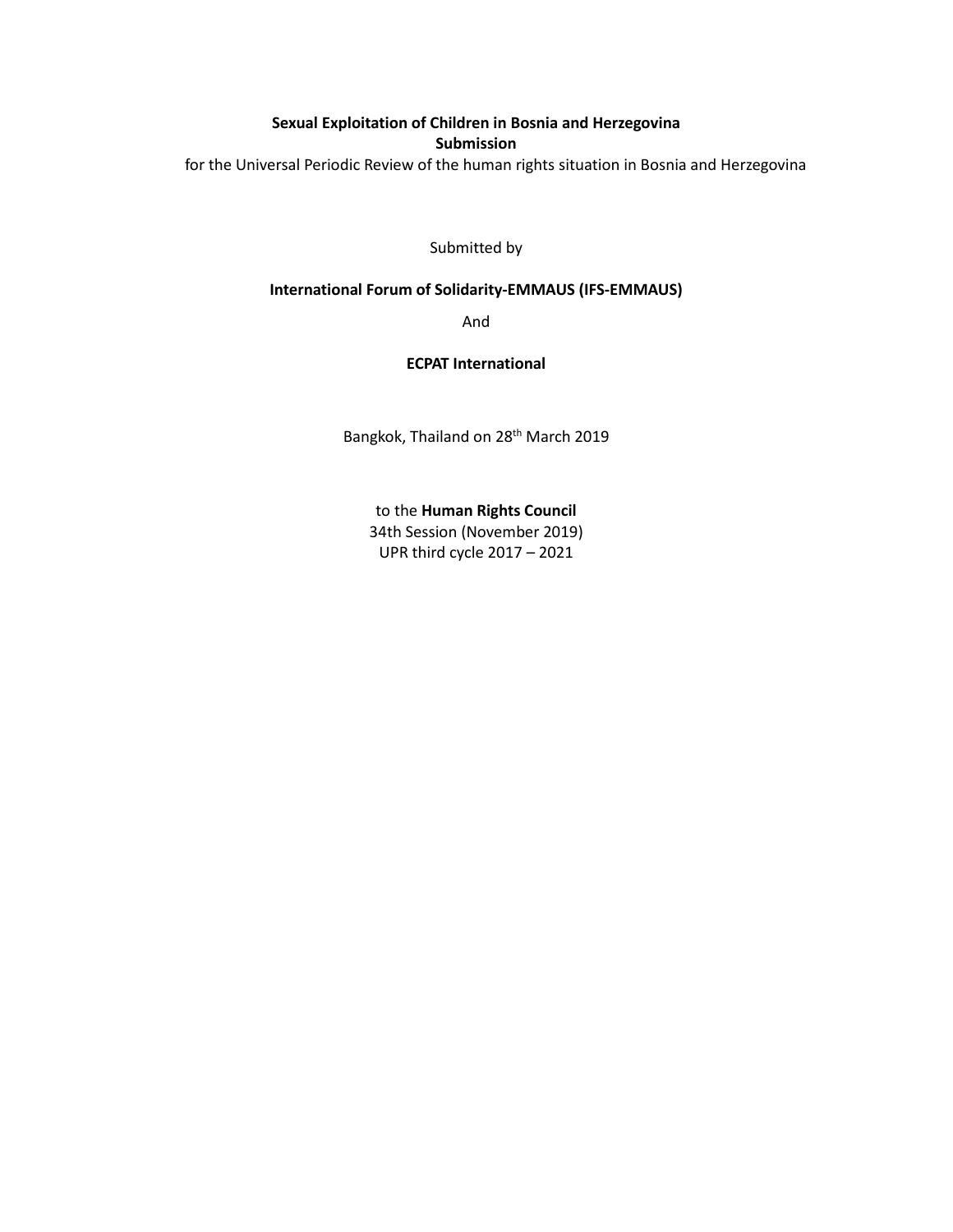

# **International Forum of Solidarity-EMMAUS (IFS-EMMAUS)**

Contact: Ms. Amela Efendic Address: Paromlinska 10, [71000](tel:71000) Sarajevo Phone: +387 33 263 385 Emails[: amela@mfs-emmaus.ba,](mailto:amela@mfs-emmaus.ba) [sarajevo@mfs](mailto:sarajevo@mfs-emmaus.ba)[emmaus.ba](mailto:sarajevo@mfs-emmaus.ba) Websites: [www.eurcenter.net,](http://www.eurcenter.net/) [www.sigurnodijete.ba](http://www.sigurnodijete.ba/)



**ECPAT International** 

Special consultative status Executive Director**:** Mr**.** Robbert van den Berg Address**:** 328**/**1 Phayathai Road, Ratchathewi, Bangkok 10400, Thailand Phone**: +**66 2 215 3388 Email**:** [info@ecpat](mailto:info@ecpat.org)**.**org Website**:** www**.**[ecpat](http://www.ecpat.org/)**.**org

*IFS-EMMAUS is a leading civil society organisation in Bosnia and Herzegovina (BiH) fighting against trafficking in human beings and online child abuse and exploitation. It has over 226 employees, 103 volunteers and a network of offices in Sarajevo, Doboj East and Srebrenica. The mission of IFS-EMMAUS is assistance to vulnerable individuals, through rehabilitation, repatriation and reintegration. Its key activities include prevention and suppression of trafficking in human beings with particular focus on children, as well as online child abuse and exploitation.* 

*ECPAT International is a global network of civil society organisations working for the eradication of all forms of sexual exploitation of children. For the past 29 years, ECPAT has acted as the international watchdog, monitoring States' response to sexual exploitation of children, and advocating for robust international measures to protect children from sexual exploitation. ECPAT International currently has 109 network members operating in 96 countries.*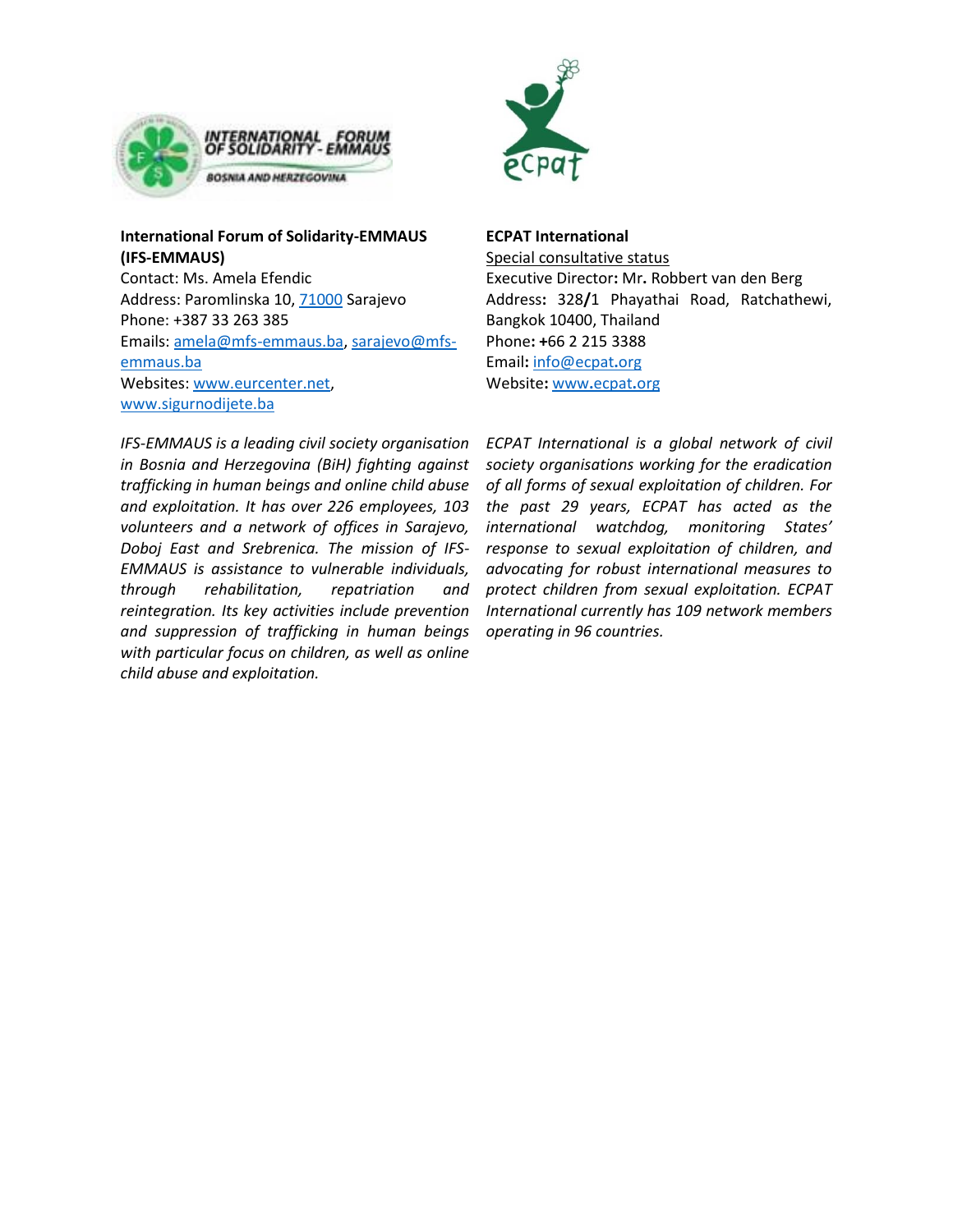### **Justification for submission**

- 1. The present submission serves as an update on the progress that has been made by the Government of Bosnia and Herzegovina (GoBiH) to end the sexual exploitation of children (SEC), and to assess the level of implementation of the UPR recommendations relating to SEC made in  $2014<sup>1</sup>$  New recommendations to end SEC in Bosnia and Herzegovina (BiH) will be made. Recommendations made in this report are in line with the commitment by the GoBiH to eliminate all forms of violence against children, including sexual abuse and exploitation, with the adoption of the 2030 Agenda for Sustainable Development in 2015.<sup>2</sup>
- 2. The content of this report is primarily based on country work experience and desk research by IFS-EMMAUS and ECPAT International.
- 3. The scope of this report is limited to SEC and its different manifestations, including exploitation of children in prostitution, $3$  online child sexual exploitation (OCSE), child sexual abuse materials (CSAM),<sup>4</sup> child trafficking for sexual purposes, sexual exploitation of children in the context of travel and tourism (SECTT)<sup>5</sup> and child, early and forced marriage (CEFM).

## **Current status and developments of sexual exploitation of children in Bosnia and Herzegovina**

- 4. After the aggression on Bosnia and Herzegovina, the Dayton Peace Agreement established a complex, multi-ethnic, asymmetrical governmental system which comprises four tiers of governance at the State, Entity, Canton and Municipal levels.<sup>6</sup> This decentralization has led to the creation of four different Criminal Codes: for BiH, the entities of Republika Srpska (RS) and the Federation of Bosnia and Herzegovina (FBiH), and for the Brcko District (BD).<sup>7</sup>
- 5. As of 2017, the population of children under the age of 18 stands at 628,000, accounting for 18% of the total population.<sup>8</sup> Poverty, social exclusion and the consequences of system gaps and weaknesses are the three main and interlinked factors that challenge the fulfilment of children's rights in BiH.<sup>9,10</sup> In its 2017 Development Report, the GoBiH acknowledged that children continue to be particularly vulnerable with regards to the effects of poverty, with poverty resulting in a lack of access to pre-school education, secondary education, and health insurance.<sup>11</sup> High unemployment rates and lack of opportunities have heightened the risk for children to be trafficked in BiH, where trafficking for the purposes of prostitution and CEFM exists. <sup>12</sup> Further, social exclusion serves as an obstacle to the realization of children's rights in BiH, with Roma children disproportionately affected by trafficking due to their low socio-economic status, low educational attainment, high unemployment and pervasive discrimination against them.<sup>13</sup> Additionally, social welfare services find it difficult to render protection to victims of trafficking due to a lack of formal documentation, primarily birth registrations.<sup>14</sup>
- 6. In recent years, the sexual exploitation of children in prostitution has taken on new forms and patterns. In particular, in BiH there has been an increasing trend indicating victims of prostitution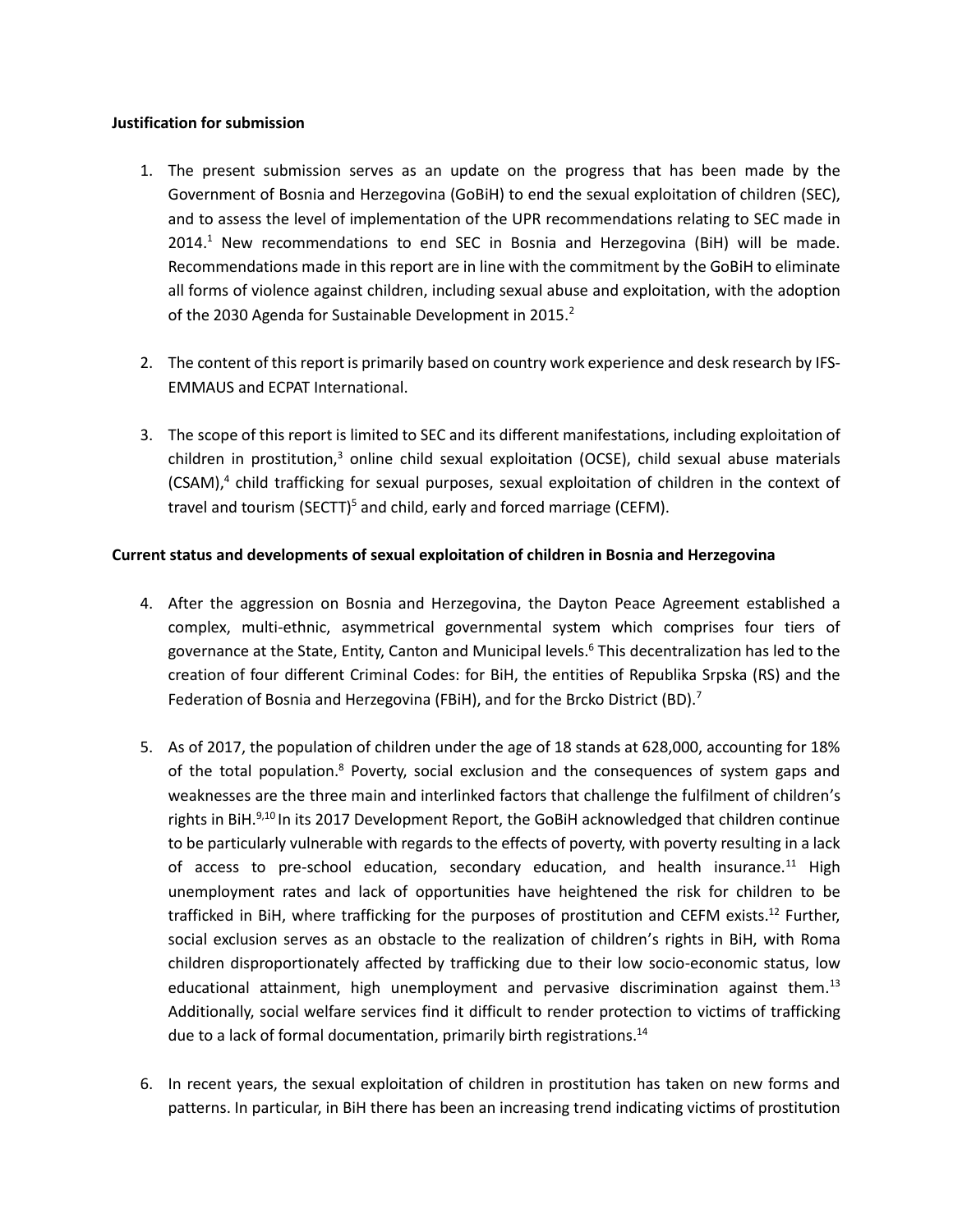are mostly children, and especially boys.<sup>15</sup> Studies have also suggested that in BiH, a juvenile is more likely to be treated as a victim if the police viewed him or her as being cooperative, they had no prior criminal records, and if there is a significant presence of child exploiters within the officer's jurisdiction.<sup>16</sup> The complex legal framework has led organized criminals to exploit the weaknesses of the system and continue their involvement via underground operations, resulting in the exploitation of children in prostitution taking place in motels, private houses and residences, unless victims are taken abroad.<sup>17</sup>

- 7. Though conducive to innovation and development, the increase in Internet availability in BiH has led to heightened risks of online child sexual exploitation. The misuse of available technologies allows perpretators new avenues to exploit children, and the anonymity of the Internet facilitates opportunities for offenders to share and disseminate CSAM.<sup>18</sup> A recent study in BiH showed that 48.5% of children received messages from unknown persons on the Internet, 23.1% responded to such messages and 11.4% agreed to have a live conversation with the person they met online.<sup>19</sup> Law enforcement officers have also noted the role that the 'darknet' plays in online sexual exploitation.<sup>20</sup> Further, investigators from BiH have found literature online that trains potential sex offenders on how to communicate, gain trust and approach a child. $^{21}$  Research indicates that poverty and societal perceptions allow room for online child sexual exploitation to occur, with perpetrators particularly targeting children from poor families. $^{22}$
- 8. Trafficking of children in BiH mostly occurs within the borders of the country, but there have been recent reports of cross-border trafficking for the purposes of sexual exploitation. These victims are being trafficked to chiefly European countries.<sup>23</sup> A report prepared by the State Coordinator for Combating Trafficking in Human Beings identified 83 victims of trafficking in 2017, of which 47 were children. 81 of these victims were nationals of BiH.<sup>24</sup> Roma children are particularly vulnerable to trafficking, and the State Coordinator's report notes that Roma women who are part of the human-trafficking network have been identified recruiting girls with disabilities for the purpose of sexual exploitation. The report also notes that rather than being treated appropriately as victims, there is evidence of children in prostitution eliciting little empathy.<sup>25</sup>
- 9. As BiH's tourism industry steadily expands, the risk of SECTT grows. The 2016 Global Study on the Sexual Exploitation of Children in Travel and Tourism suggests that low-cost airlines, more travel for business and labour, cheaper forms of tourism and rapid tourism development often expose children to greater risks.<sup>26</sup> Media outlets in BiH have reported that human trafficking for the purposes of sexual exploitation may be going undetected in the city of Mostar due to the large number of yearly visitors.<sup>27, 28</sup> Children from vulnerably economic families are often targeted, with these children being commodified and sold within the larger global markets of tourism, entertainment, advertisement and media.<sup>29</sup> As of the date of this report, three travel and tourism companies with operations in BiH – Adventure Travel Trade Association, Altruvistas, and ANWB Reizen Beheer BV – have signed the Code of Conduct for the Protection of Children from Sexual Exploitation in Travel and Tourism (The Code).<sup>30</sup>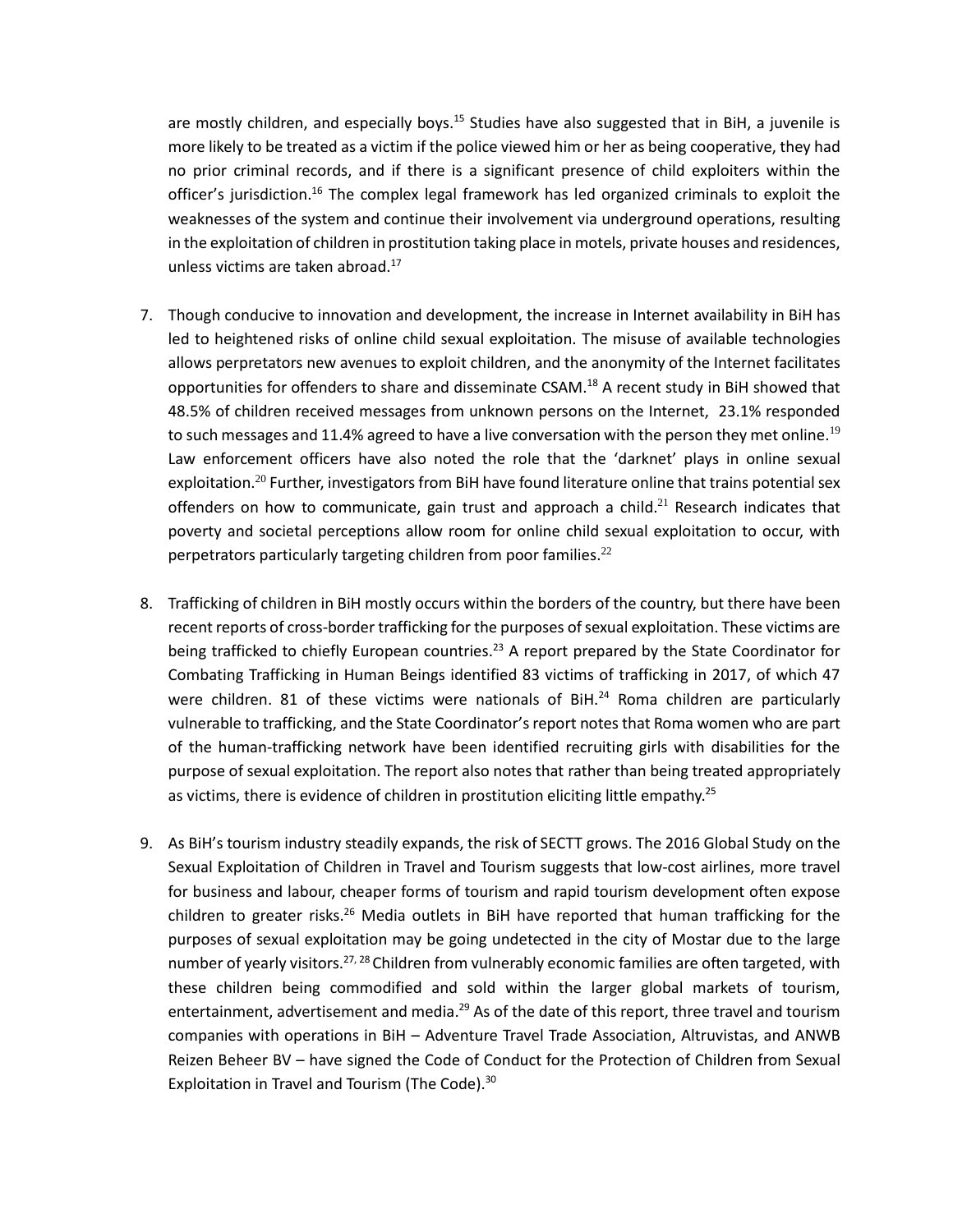- 10. CEFM remains an important issue in BiH, with UNICEF reporting in March 2018 that 4% of girls in the country were married before their  $18<sup>th</sup>$  birthday between 2010 and 2017.<sup>31</sup> Girls (10%) are much more likely to be victims of early and forced marriage than boys (less than 1%), and the proportion of child marriages that took place in rural areas was higher (12%) than in urban areas (5%).<sup>32</sup> Circumstances such as poverty, protection of girls, family honour and the provision of stability during social periods are considered significant factors that push girls into early marriage.<sup>33</sup> Roma children are often subjected to early and forced marriages.<sup>34</sup> According to the Multiple Indicator Cluster Survey, 15% of Roma women aged 20-49 years were married before the age of 15 while 48% were married before the age of 18. $35$  In 2017, the Human Rights Committee expressed its concern over the practice of arranged marriages involving Roma children and advised the GoBiH "to implement programmes specifically designed to reduce the incidence of child marriages and train prosecutors to investigate cases of early marriage linked to the trafficking in persons". 36
- 11. During BiH's previous UPR in 2014, the report of the Working Group formulated 17 recommendations related to children's rights, of which 5 were directly related to SEC (two of these targeted CEFM and one targeted CSAM).<sup>37</sup> Of the 14 recommendations related to human trafficking, 7 addressed trafficking in children.<sup>38</sup> 3 of these recommendations included different manifestations of SEC in the context of trafficking.<sup>39</sup>

### **Legislative framework**

12. BiH's legal framework reflects its decentralized organizational structure, wherein there are separate criminal codes for the state of BiH as a whole, the administrative units of RS and FBiH, and BD. Recently, the various criminal codes were amended to ensure compliance with the international conventions that the country has ratified. In principal, the legal framework of BiH renders protection to children in several cases of sexual exploitation; however, actual access to such protection often falls short due to a number of inefficient and ineffective systems for reporting, investigating, implementing activities, and prosecution.

## *Exploitation of children in prostitution*

13. The legal framework of BiH fails to comprehensively address the exploitation of children in prostitution. While the issue of prostitution is touched upon in all of the criminal codes, the codes either do not meet the international legal standards of criminalizing all relevant elements of the act, or they do not provide a provision applicable to children specifically. While the Criminal Codes in the country outlaw "Enticement to Prostitution",<sup>40</sup> they do not criminalize the offence of exploitation of children in prostitution specifically, as required by the Optional Protocol to the Convention on the Rights of the Child on the sale of children, child prostitution and child pornography (OPSC). The Criminal Codes of BiH and BD punish the acts of enticing, luring, inciting and organizing prostitution, but these provisions do not mention the offence with regard to children. Although Art. 204 of the Criminal Code of BD punishes "sexual intercourse with a child",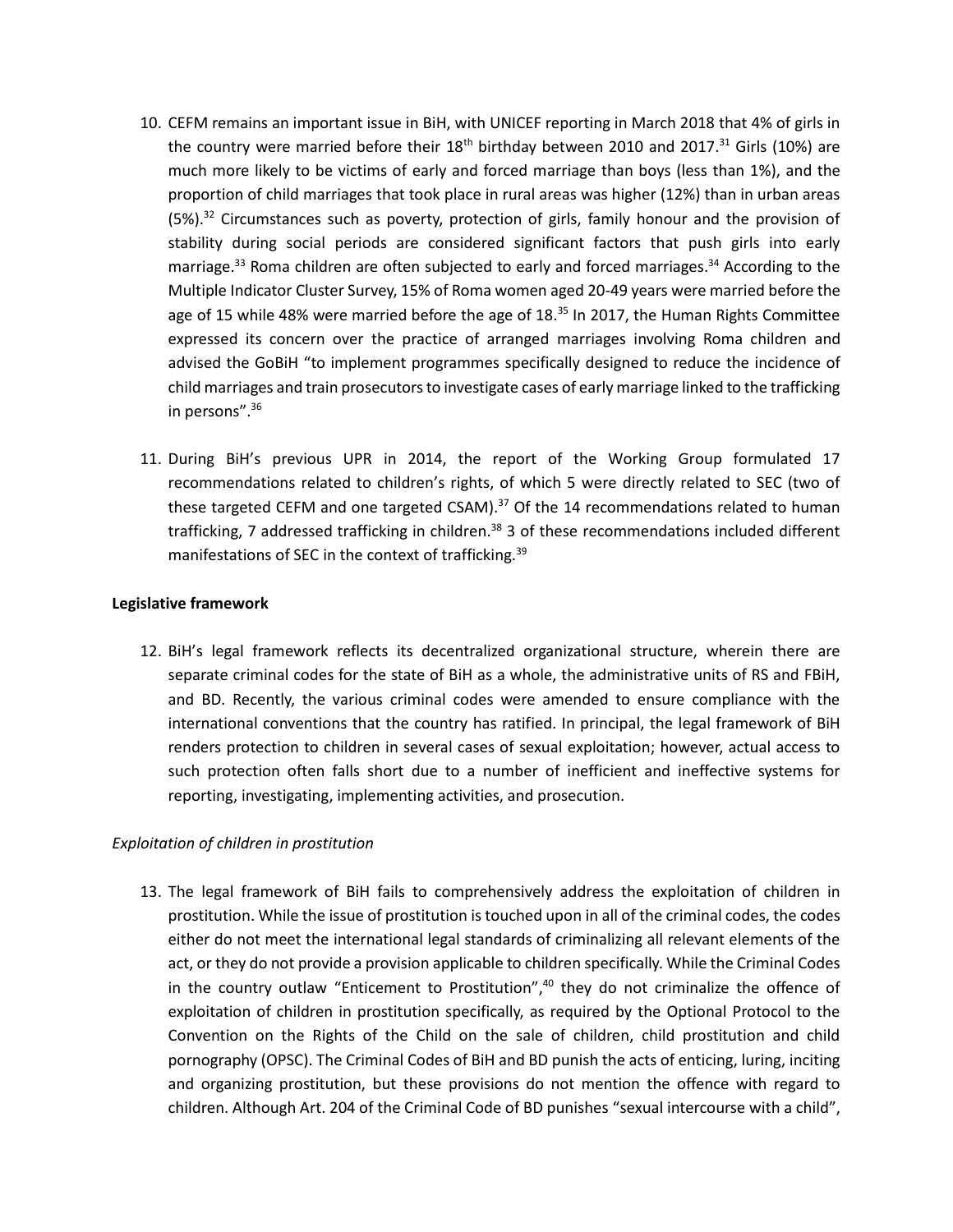the section is not sufficient to offer protection against exploitation of children in prostitution as it does not include the element of exchanging sexual services for the purpose of consideration or remuneration. The criminal codes of FBiH and RS are slightly more wide-ranging as Art. 210 of the FBiH Criminal Code and Art. 189 of the RS Criminal Code offer provide for greater punishment to persons who commit the offense against children.

## *Online child sexual exploitation (OCSE)*

- 14. Similarly, the legal framework for OCSE remains fragmented: the Criminal Code of BiH does not contain provisions that deal with OCSE-related offences, while the Criminal Codes of FBiH<sup>41</sup> and BD<sup>42</sup> criminalize the "abuse of a child or juvenile for pornography." Both FBiH and BD punish any person who photographs or films a child for the purpose of pornography, imports or sells CSAM. These provisions also punish incitement of a child to play in pornographic shows, which could allow scope for the interpretation of the section to include the offence of live-streaming of child sexual abuse. However, these provisions do not cover offences involving grooming or online sexual extortion, which are also significant and increasingly common manifestations of OCSE. Therefore, the protection provided by the Criminal Codes of FBiH and BD falls short of the country's legal obligations under the OPSC.
- 15. In contrast to the above, the new Criminal Code of RS passed in 2017 has addressed the various forms of OCSE. This legislation firstly criminalises the production, dissemination, import, export, sale, distribution and possession of CSAM.<sup>43</sup> This provision goes a step further by also criminalising such acts with regard to the sexual abuse material which involves a person who "looks like a child" in real or explicitly simulated evident sexual behaviour.<sup>44</sup> Art. 176(3) of this legislation explicitly punishes a person who views a pornographic performance live or by any other means of communication in which a child has participated. Art. 175 and 176 also punish the use of force, threat, deceit, abuse of position or difficult circumstances of a child, or relationship of dependency or compulsion of a child to record CSAM, respectively. Finally, Art.178 of the Criminal Code of RS punishes the "utilization of computer networks or communication with other technical means for the commission of criminal offenses of sexual abuse or exploitation of a child." This provision criminalises the usage of any means of communication for the purpose of sexual exploitation or for the production of pornographic material.

## *Sale and trafficking of children for sexual purposes*

16. BiH has worked to harmonize the anti-trafficking laws as laid down in the Criminal Codes of BiH<sup>45</sup>, FBiH $^{46}$ , RS<sup>47</sup> and BD.<sup>48</sup> The provisions dealing with trafficking of children under all these Codes criminalize the acts of recruitment, solicitation, transportation, transfer, harbour and receipt of a child for the purpose of, *inter alia,* sexual exploitation. Exceptionally, the Criminal Code of RS outlaws the trafficking of minors under a separate provision in which it criminalises the acts of delivery, sale, purchase, intermediation in sale and retention of a trafficked child for the purpose of sexual exploitation.<sup>49</sup> It also punishes any person who sexually exploits children with the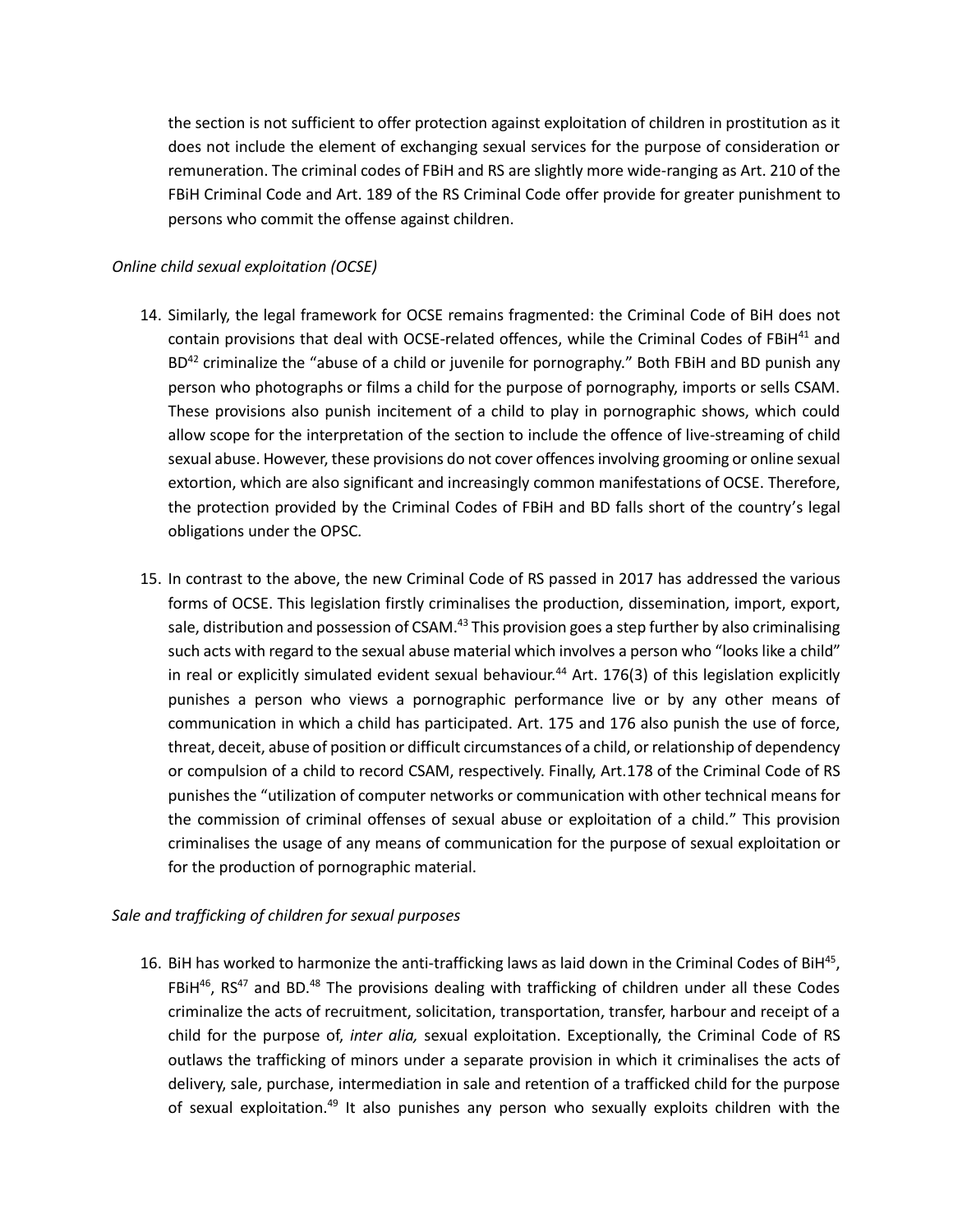knowledge that the child was a victim of trafficking.<sup>50</sup> Despite this progress, several shortcomings remain. For instance, Art. 186 of the Criminal Code of BiH only criminalizes the trafficking of victims outside the country of his/her citizenship or residence, thereby not covering cases of trafficking that occur within the borders of the country. Further, while Art. 210a of the Criminal Code of FBiH and Art. 207a of the Criminal Code of BD do offer a higher punishment for offences committed with regard to a child and do not include the requirement of using threat, force, deceit and other means to constitute the crime, they do not explicitly mention the exclusion of such requirements, as required by the Protocol to Prevent, Suppress and Punish Trafficking in Persons Especially Women and Children.

## *Sexual exploitation of children in travel and tourism (SECTT)*

17. BiH has not taken measures to address SECTT explicitly. The link between tourism and sexual exploitation of children has not been raised as an issue in relevant national action plans and none of the administrative units of BiH have criminalised the sexual exploitation of children in travel and tourism. This remains a gap in the legal protection offered to child victims of sexual exploitation.

# *Child, early and forced marriages (CEFM)*

- 18. The legal age of marriage in BiH is 18 and is enumerated in the legislation of all the administrative units. The Family Laws of FBiH,  $51$  RS $52$  and the BD $53$  provide that a matrimonial contract cannot be concluded with a person below the age of 18 years. However, if a court deems the persons in question to be mentally and physically fit for marriage and if justified reasons arise, it might allow a marriage between one or both of the people who are at least 16 years of age. The Criminal Codes of FBiH<sup>54</sup> and BD<sup>55</sup> do not criminalize early and forced marriage of a child but do criminalize marriage-like circumstances such as cohabitation with children. Moreover, all of the criminal codes uniformly criminalize the act of cohabitation of an adult with a juvenile below the age of 16 years, and a parent or guardian who has permitted or induced a minor to live in such a relationship shall be punished. However, the relevant provisions go on to provide that in case a marriage has been concluded between the parties, there is no criminal liability.
- 19. The legal framework on early and forced marriages of children described above is insufficient because the offences do not encapsulate the element of force or incapability of the child to render consent by virtue of their young age. A UNFPA report on child marriages in BiH found that social welfare centres, tasked with evaluating exceptional and justified cases of marriage of persons below 18 years, merely rubberstamp the cases in the face of a *fait accompli*. <sup>56</sup> Thus, applicants cohabit in common law marriages and wait to turn 16 years of age to get a legalised matrimonial contract from the court. The result is that existing family laws allow room for the de facto lowering of marital age to 16 years.<sup>57</sup>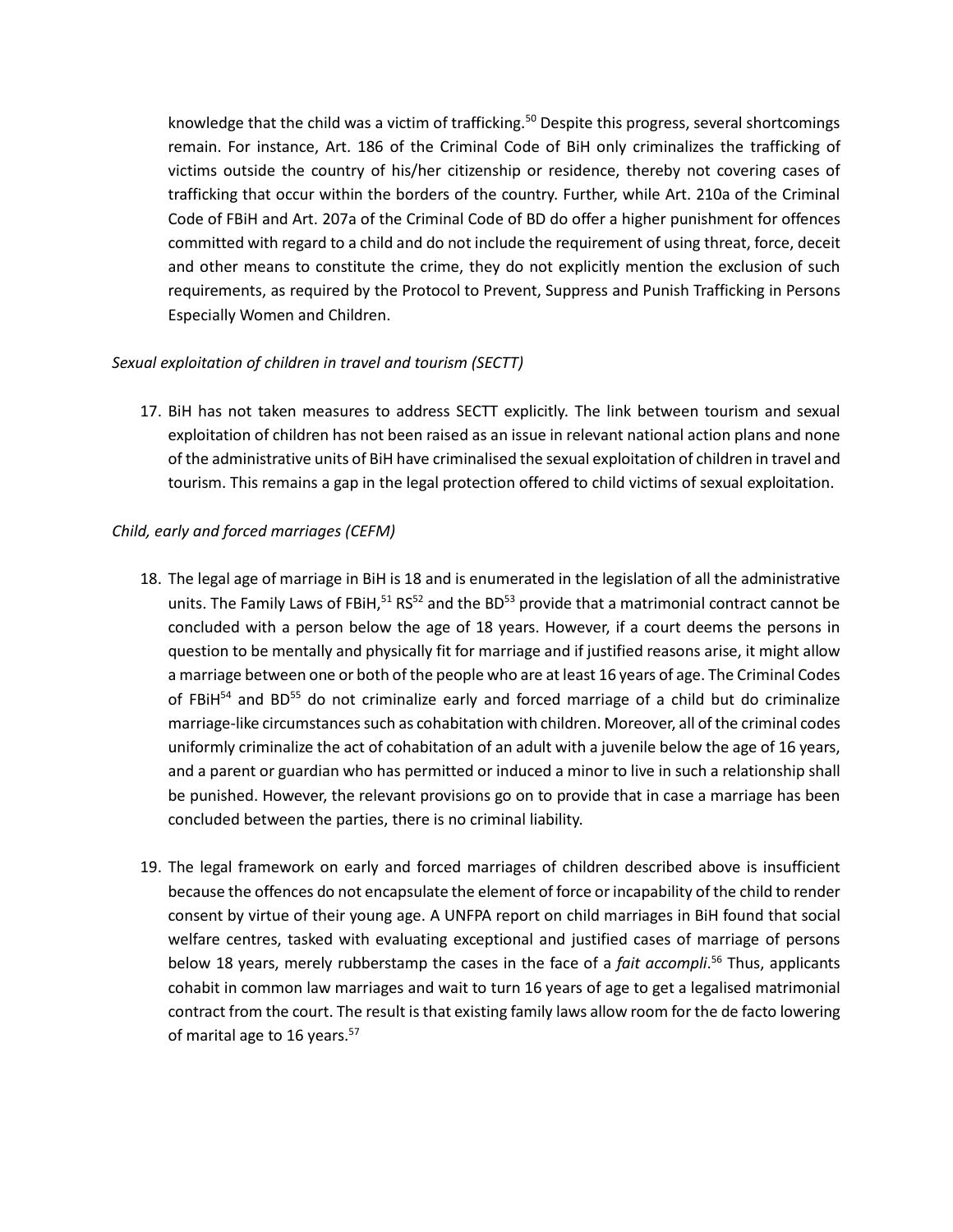## *Extraterritorial jurisdiction and extradition law*

- 20. The various Criminal Codes operating in BiH establish slightly different rules on extraterritorial jurisdiction. The Criminal Codes of BiH<sup>58</sup> and FBiH<sup>59</sup> apply to all citizens of BiH outside its respective territories ('active jurisdiction'). They also apply to all foreigners who commit a crime against the citizens of BiH ('passive jurisdiction'). The Criminal Codes of  $RS^{60}$  and BD<sup>61</sup> differ slightly in terms of extraterritorial jurisdiction. Both of these Criminal Codes apply only in regard to citizens of these two administrative units and state that the sentence imposed by their courts shall not be more severe than the sentence that would have been passed on the same offence in the country where it took place.
- 21. Extradition is prescribed by the Law on Mutual Legal Assistance in Criminal Matters of BiH and only the Court of BiH has the authority to decide on extradition requests made to the country.<sup>62</sup>

# *Recommendations to the GoBiH*

- Revise the provisions on online child sexual exploitation across the administrative units to criminalize all forms of this crime, including grooming and online sexual extortion;
- Revise Art. 186 of the Criminal Code of BiH to criminalize the trafficking of victims within the borders of the country;
- Adopt specific legal provisions to define and criminalise the sexual exploitation of children in travel and tourism;
- Establish strong oversight of social welfare centres tasked with evaluating cases of marriage of persons below 18 years, in order to stamp out the widespread incidents of marriage between children.

# **General measures of implementation**

# *National Actions Plans and overall Strategies*

22. The GoBiH has not adopted a specific National Action Plan to tackle SEC. However, in 2015, the BiH Council for Children developed an Action Plan for Children 2015-2018<sup>63</sup> based on participatory and evidence-based research on the previous Action Plan 2011-2014. The Council of Ministers of BiH published a progress report in 2016 noting that activities were carried out in cooperation with Save the Children aimed at mapping existing capacities to establish effective anti-trafficking systems, sexual violence on the Internet and other forms of child abuse online. The report also said that the Ministry of Security is currently in the process of implementing the integration of prevention of abuse on the Internet via an educational teaching plan, programming and awareness campaigns for the public.<sup>64</sup> However, reports show that lack of resources and lack of coordination among authorities have hampered the implementation of the Plan.<sup>65</sup>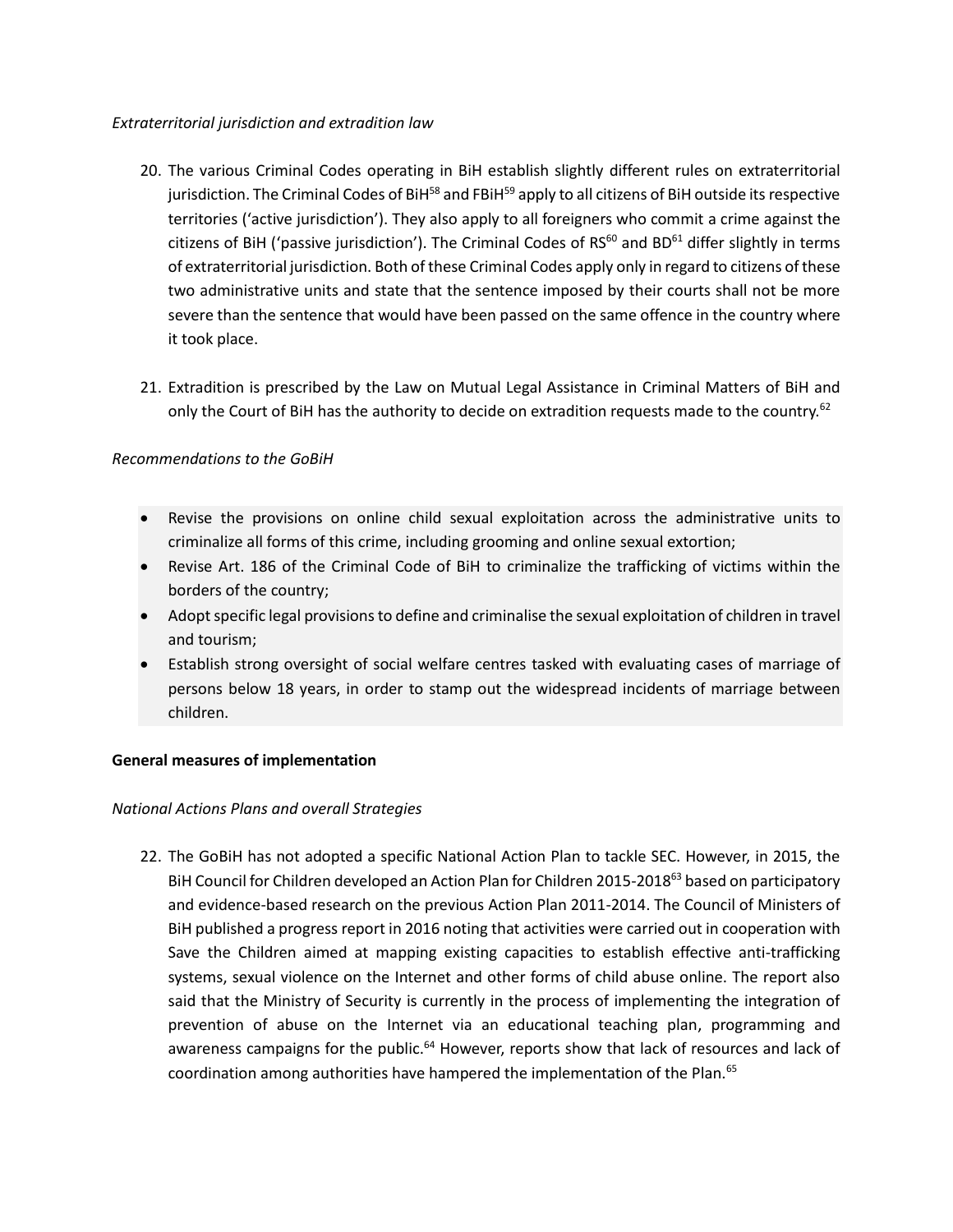23. Additionally, the Action Plan for Combating Trafficking in Human Beings of BiH is in place for the period of 2016-2019. The goals of this plan include improving the system of support for fighting against trafficking, effective prosecution of trafficking cases, prevention, protection and assistance to victims.<sup>66</sup>

## *Coordination and Evaluation*

- 24. The GoBiH has not established a dedicated body to coordinate efforts against SEC. However, the Ministry of Human Rights and Refugees (MHRR) is responsible for all human rights situations in the country. Under the MHRR, the Council for Children of BiH was established in 2013 as a body of the Council of Ministers (CoM) responsible for monitoring the Convention on the Rights of the Child and creating a new Action Plan for Children.<sup>67</sup> In October 2015, the Council for Children established three expert working groups to harmonize legislation and promote children's rights to education, non-discrimination, and the best interests of the child and other special protection measures. These groups worked on implementing the activities listed in the Action Plan.<sup>68</sup>
- 25. As per the legal framework of the country, there are separate Councils for Children in each administrative unit. This often creates problems due to the different interpretations of the role and mandate of the Council.<sup>69</sup> The Councils encourage and participate in the making of strategies on violence against children.<sup>70</sup> These activities are carried out through working groups that work on specific issues. Crucially, the lobbying efforts of these Councils led to the removal of reservations on Art.  $9^{71}$  of the CRC.<sup>72</sup>

## *Recommendations to the GoBiH*

- Adopt a national plan of action to address all manifestations of sexual exploitation of children and provide adequate human and financial resources for its implementation;
- Establish a working group under the Council for Children explicitly tasked with coordinating efforts to combat the sexual exploitation of children.

## **Prevention**

## *Training and awareness raising*

- 26. BiH has conducted and participated in several training and awareness raising programmes to combat SEC, as detailed in its combined  $5<sup>th</sup>$  and  $6<sup>th</sup>$  report on the implementation of the CRC.<sup>73</sup>
- 27. Under the Comprehensive Approach to Addressing the Problem of Child Pornography in BiH, NGOs, including IFS-EMMAUS and Udružene žene of Banja Luka, organized educational workshops for children, parents and teachers in elementary schools throughout BiH.<sup>74</sup> The result was the creation of a portal [\(www.sigurnodijete.ba\)](http://www.sigurnodijete.ba/) that contains educational information on safe Internet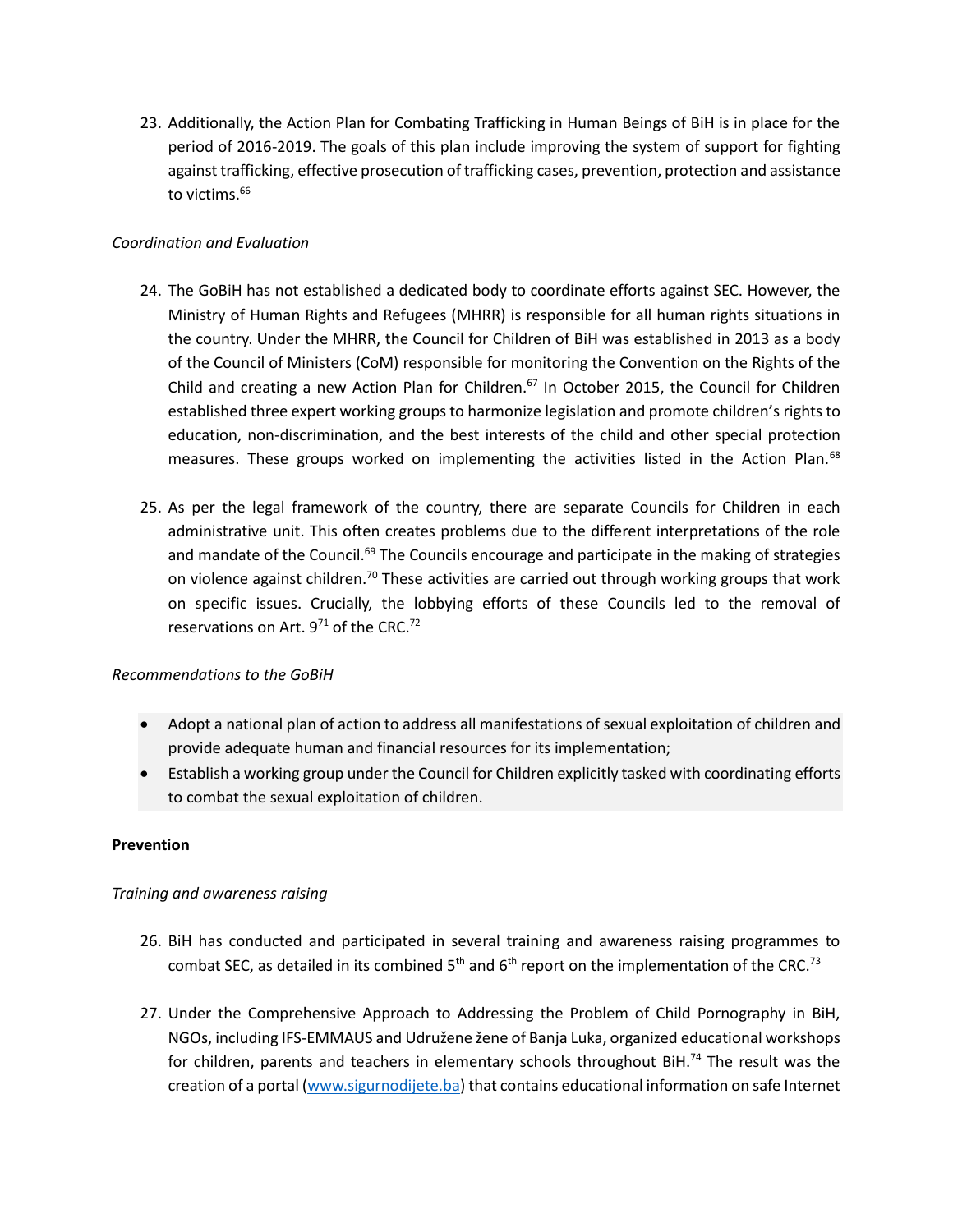usage for children, parents, and the general public. An additional portal was developed for teachers and educators [\(www.e-school.sigurnodijete.ba\)](http://www.e-school.sigurnodijete.ba/).

- 28. IFS-EMMAUS also established a hotline for reporting CSAM in 2010, and became a member of the International Association of Internet Hotlines, a network of 45 Internet reporting hotlines in 40 countries.<sup>75</sup> Further efforts by IFS-EMMAUS included initiating and founding the SID (Safer Internet Day) Committee of BiH<sup>76</sup> and implementing ten webinars in 2017 for more than 100 professors and teachers on the topic "Preventing the Negative Impacts of the Internet on Children – Family Safety".<sup>77</sup>
- 29. Additionally, the Ombudsperson for Children of RS launched a website [\(www.](http://www.djecanainternetu.org/)  [djecanainternetu.org\)](http://www.djecanainternetu.org/) which contained the feature of a "Brave Inbox" ("Hrabro sanduče")<sup>78</sup> allowing children and adults to use the portal anonymously to ask for help, report unpleasant situations and suggest activities.<sup>79</sup> In the period between 2013 and 2016, the Ombudsperson for Children of RS organised 106 workshops on "Do we know what violence is?" which covered topics on many types of violence, including cyber violence. Based on the Ombudsperson's recommendations, the Ministry of Education and Culture of RS and the RS Pedagogical Institute introduced the topic of violence against children in the education curriculum of students from 2<sup>nd</sup> to the  $9<sup>th</sup>$  grade.<sup>80</sup>

## *Participation of children*

- 30. Per the Constitution, the right to voice one's opinion is conferred on all persons in the jurisdiction of BiH, regardless of age.<sup>81</sup> However, there have been few instances of child participation, and the implementation of this right has been limited due to long and complicated court proceedings.
- 31. The Social Protection and Inclusion System for Children (SPIS Programme) was created by UNICEF in collaboration with all the relevant ministries and civil society partners of BiH. It is an interdisciplinary programme that focuses on improving social protection, social inclusion and child rights. SPIS programmes include Participatory Action Research groups which consists of children who are involved in the process of enhancing social protection and inclusion in targeted municipalities.<sup>82</sup> Over 300 adolescents in about 20 municipalities took part in participatory research training activities and produced videos, photos and action plans on their needs and ideas which were later used for advocacy with local authorities and service providers.<sup>83</sup> UNICEF also supported the government in the implementation of 5 adolescent-led action plans that were aimed at improving social inclusion of schools and communities in the Birac region of RS.<sup>84</sup>
- 32. The Human Rights Ombudsman in BiH has also been trying to incorporate child participants within the scope of its work. In a public institution primary school named "Jala" in Tuzla, the Ombudsman emphasized the importance of ensuring adequate participation of children and their parents when making decisions regarding the exercise of the rights and interests of children.<sup>85</sup>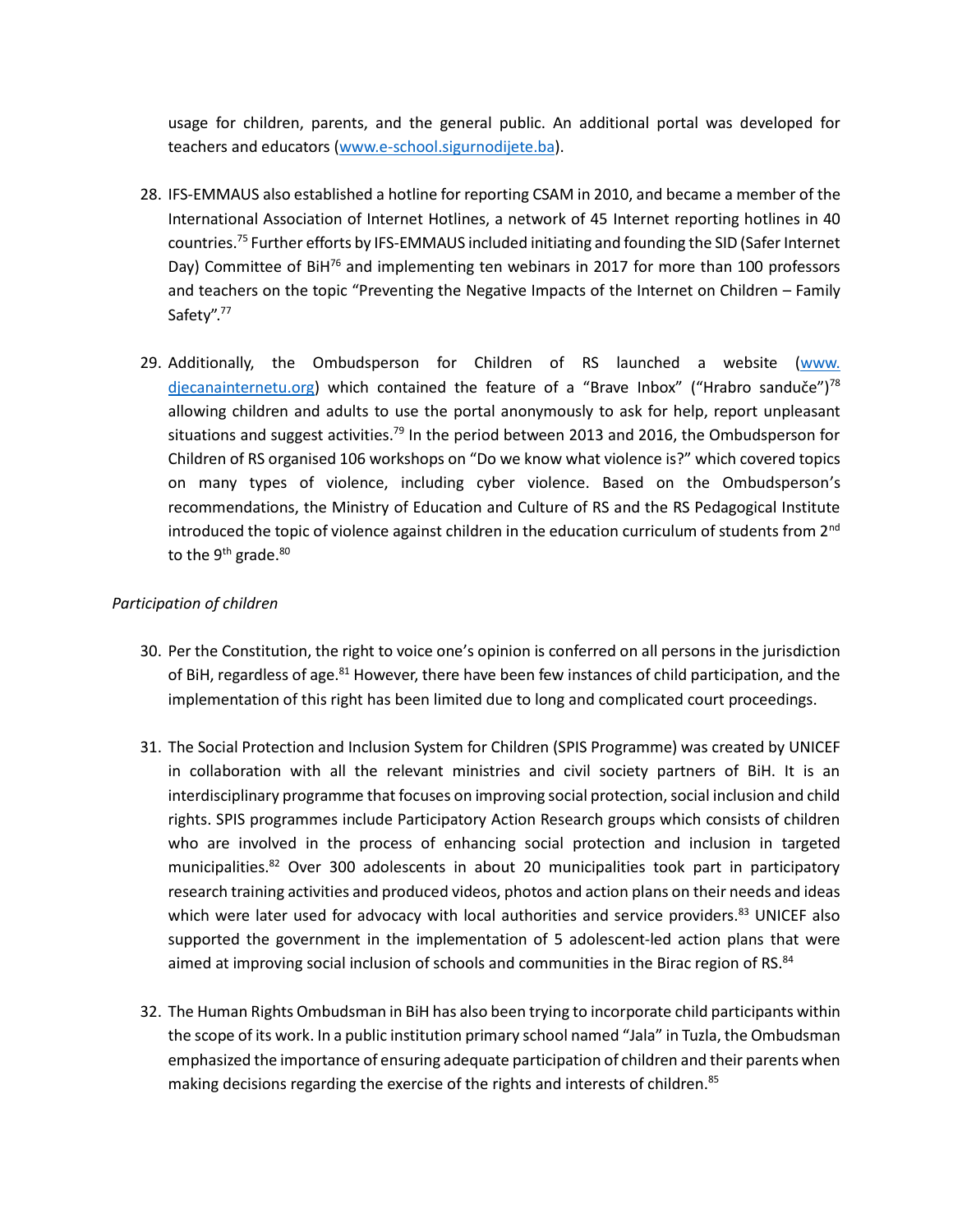### **Protection of the rights of the child**

#### *National complaint mechanisms*

- 33. The Optional Protocol to the Convention on the Rights of the Child on a communications procedure was ratified by BiH on 17 May 2018, fulfilling the recommendations suggested by Portugal and Slovakia during the previous UPR.<sup>86</sup>
- 34. Domestically, the legal system allows children to report crimes to the police and there is no lower age limit that could prevent them from doing so. Police officers working with children are required to take specialized training and become certified to work with child offenders and child victims/witnesses.<sup>87</sup> Prosecutors may also receive complaints directly from children and must undergo similar training and certification. Research indicates that children are usually accompanied by a parent or guardian when reporting a crime.<sup>88</sup>
- 35. Under the Institution of Human Rights Ombudsman in BiH, a separate department has been created for monitoring the rights of children. This department is responsible for receiving and registering complaints on violations of rights and freedoms of children, monitoring the state of the rights and freedom of children, issuing reports and assisting individuals who seek protection.<sup>89</sup> In addition to the Ombudsman, there is an office of the State Coordination for Combating Trafficking in Human Beings. However, neither authority focuses on the sexual exploitation of children specifically, resulting in no specialized government agency that is trained and mandated to deal with the sexual exploitation of children in particular.

## *Child-sensitive justice*

- 36. The Law on Protection of Witnesses under Threat and Vulnerable Witnesses aims to protect children in court proceedings via Art. 3(2), stating a "vulnerable witness is a witness who has suffered physical or mental trauma due to the events of the offence or has suffered a serious mental condition rendering him or her unusually sensitive, and a child and a juvenile."<sup>90</sup> Chapter II of this statute provides various witness protection measures including access to psychological, social assistance, professional help<sup>91</sup> and witness protection hearings.<sup>92</sup> All three administrative units have adopted laws to protect witnesses in criminal proceedings, affording protection to child witnesses through the possibility of giving in-camera testimony, removal of accused during the testimony, and measures to provide anonymity. It should be noted that that these protection measures are not uniformly provided across the country, as was criticised by the Council of Europe.<sup>93</sup> Research also suggests that the mechanisms and resources allocated to ensure that justice proceedings are child-sensitive are insufficient.<sup>94</sup>
- 37. The Criminal Code of BiH provides for assistance of a minor by a pedagogue or other professional during criminal proceedings in order to prevent any adverse impact on his or her mental condition.<sup>95</sup> Further, the Criminal Code of BiH imposes an affirmative duty upon medical workers,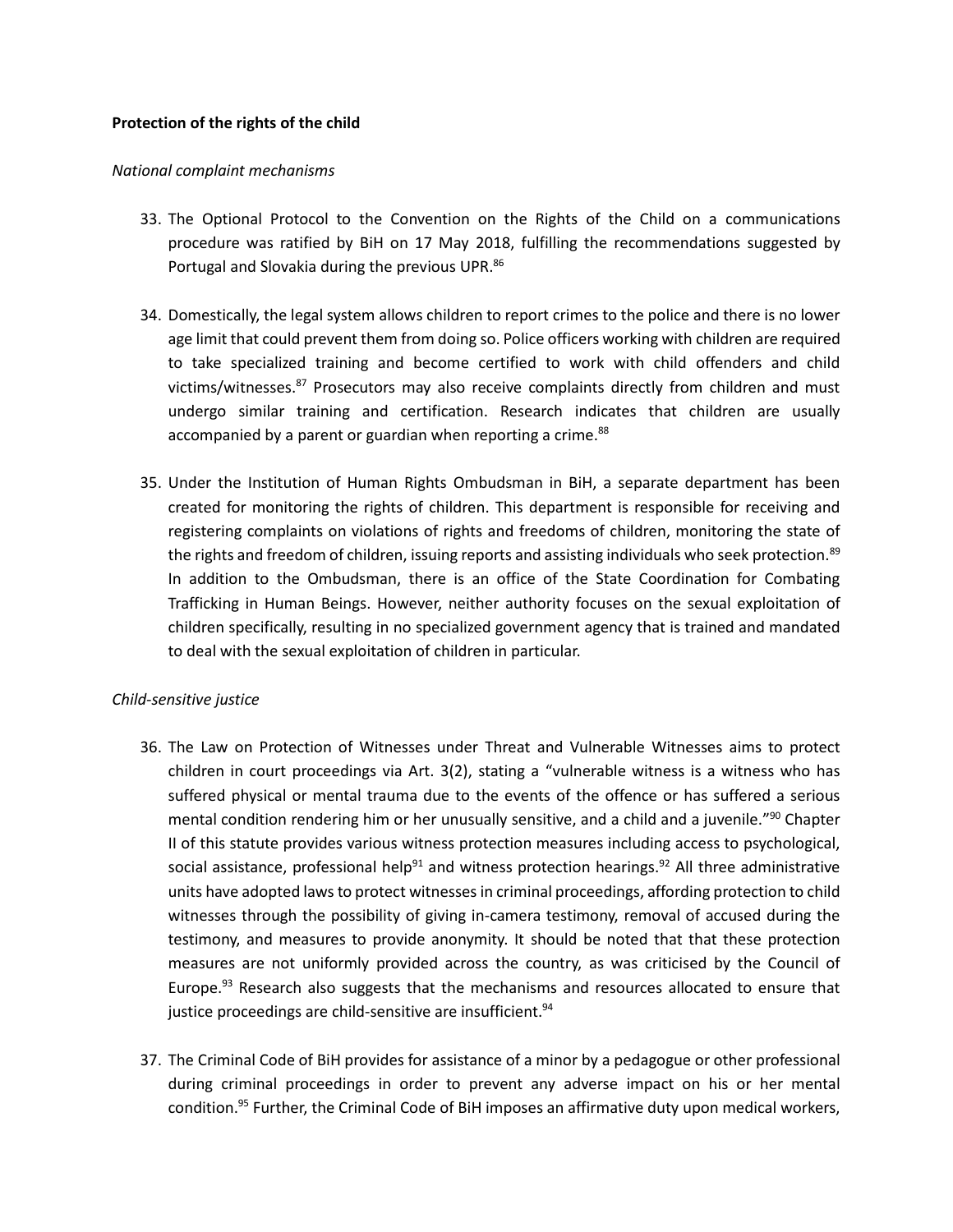teachers, pedagogues, parents, foster parents, adoptive parents and other persons authorized or obligated to provide protection and assistance to children. <sup>96</sup> Justice sector professionals have expressed concern about gaps in this regard due to lack of adequate responses to allegations of misconduct, and research suggests that school officials fear that the school will gain a poor reputation from such complaints and dismiss individuals without investigation.<sup>97</sup> Similarly, schools occasionally fail to recognize and address the problematic behaviour of a child and instead respond authoritatively by removing the child from the school, as was the case when a boy was expelled from school due to excessive unexcused absence, only for it later to emerge he was a victim of sexual abuse.<sup>98</sup>

### *Access to recovery and reintegration*

- 38. The Department for Combatting Trafficking in Human Beings coordinates with all of the administrative units, as well as NGOs, in the fight against human trafficking. In this capacity, it provides direct assistance to the victims and witnesses of human trafficking and has developed various guidance documents to assist officials and social workers, including the Manual for Direct Assistance to Victims of Trafficking,<sup>99</sup> Guidelines on the Treatment of Victims of Human Trafficking,<sup>100</sup> Practicum Training Program for Social Workers,<sup>101</sup> Handbook for Professionals to Protect Children from Trafficking<sup>102</sup>, Manual for Judges and Prosecutors on Compensation for Victims of Trafficking in Human Beings in Bosnia and Herzegovina,<sup>103</sup> and the Child Friendly Guidelines on Prevention of Violence Against Children in Bosnia and Herzegovina (2017).<sup>104</sup>
- 39. In addition to the above, the association Nova Generacija manages a reception centre for children and provides direct assistance to children who have been exploited or abused. This association is a member of the regional monitoring team for the fight against human trafficking in the country. They have initiated activities relating to the establishment of Safe Houses for child victims of sexual abuse and trafficking.<sup>105</sup>
- 40. IFS-EMMAUS manages the largest shelter in BiH for the protection and assistance of adult and child victims of human trafficking, where over 67% of victims identified and sheltered since 2012 are children trafficked for purposes of labour exploitation (predominantly begging) and forced marriages. This organization is the only NGO entrusted by the responsible ministries for the sheltering and protection of both foreign and BiH national victims. Since 2011, IFS-EMMAUS has been the sole NGO associate member to the National Strike Force against Trafficking in Human Beings. IFS-EMMAUS also assists the government in the accommodation and protection of vulnerable migrants and asylum seekers, managing a Center for Children and Youth established in line with European quality standards for child protection.<sup>106</sup>

#### *Access to compensation*

41. The Criminal Procedure Codes stipulate that the prosecutor and the court should inform the injured party about their right to file a compensation claim for material or non-material damages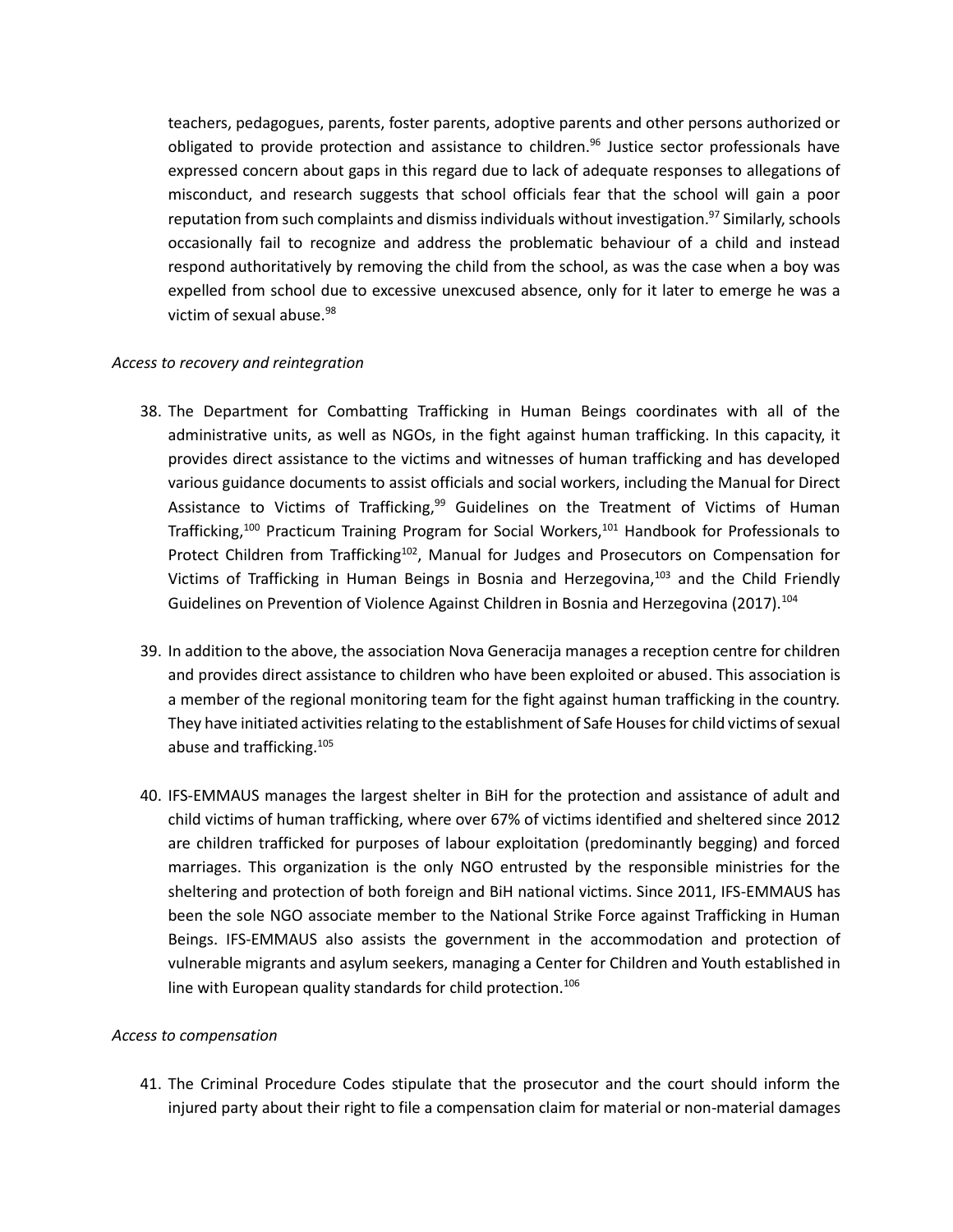suffered as a result of crime.<sup>107</sup> The injured party may file such a claim during investigation or during the course of the main trial; however, the judge may decide not to consider the claim if in their opinion it might "considerably delay proceedings". In such circumstances, the victims are encouraged to bring a separate civil suit for compensation claims.<sup>108</sup> The Organization for Security and Cooperation in Europe's Mission to BiH developed informative brochures on this subject and a claim form for compensation. However, limited awareness of injured parties' rights to claim compensation continues to this day.

- 42. Victims are usually advised to file separate civil suits following criminal proceedings<sup>109</sup> in order to claim compensation from their perpetrators. While the option to file for compensation under a civil suit might seem to afford some comfort to the victim, it has to be noted that such proceedings require the victims to submit new testimonies and medical examinations, thereby leading to possible re-traumatization.<sup>110</sup> A study from 2014 indicated that, out of 156 verdicts that year regarding gender-based criminal offences, not even a single claim for material compensation was addressed in criminal proceedings in FBiH. In the entity of RS, out of 18 cases reviewed, 4 compensation claims were resolved through the criminal proceedings.<sup>111</sup>
- 43. This system of compensation is non-existent in cases of sexual exploitation of children which does not involve trafficking. This inefficient system of compensation equates the right of the victim to indemnification to the much narrower right to claim compensation for non-material damages. As a result, the system of compensation through civil proceedings is not only cumbersome but is also insensitive to the experiences of a child victim of sexual exploitation.<sup>112</sup> Victims refrain from resorting to this method for various reasons including the lengthy and expensive nature of proceedings, difficulty in receiving free legal aid, lack of victim/witness protection measures in civil proceedings and finally the burden of proof of material and non-material damages that falls on the victim.<sup>113</sup> Representatives of the judiciary of BiH have said this system of compensation is inefficient due to the lack of asset forfeiture legislation, asset management capacities of State institutions and low levels of awareness about the criminal asset confiscation for more efficient prosecution of organized crimes, including human trafficking.<sup>114</sup> Likewise, justice sector professionals have expressed that it is common practice to inform children about their right to compensation in legalistic language that children and their parents cannot understand.<sup>115</sup> Council of Europe recommendations have also reiterated the need for a concrete system of compensation of victims of trafficking regardless of their nationality and immigration status.<sup>116</sup> Further, the Laws on Witnesses Protection includes a provision of the right to legal aid for vulnerable witnesses, but this provision is rarely used in practice. $117$
- 44. In 2014, a national public campaign called "Prevent, Protect, Compensate Justice for Victims of Trafficking in Human Beings" was launched. The implementation of this campaign was supported by the Ministry of Security's Department for Combating Trafficking in Human Beings, the State Coordinator for Combating Trafficking in Human Beings, the Association of Prosecutors of FBiH and the Center for Criminal Policy Research (CRPC). As part of the campaign, a multilingual website [\(www.astra.rs/en/balkans-act-now\)](http://www.astra.rs/en/balkans-act-now) was established with interactive content and useful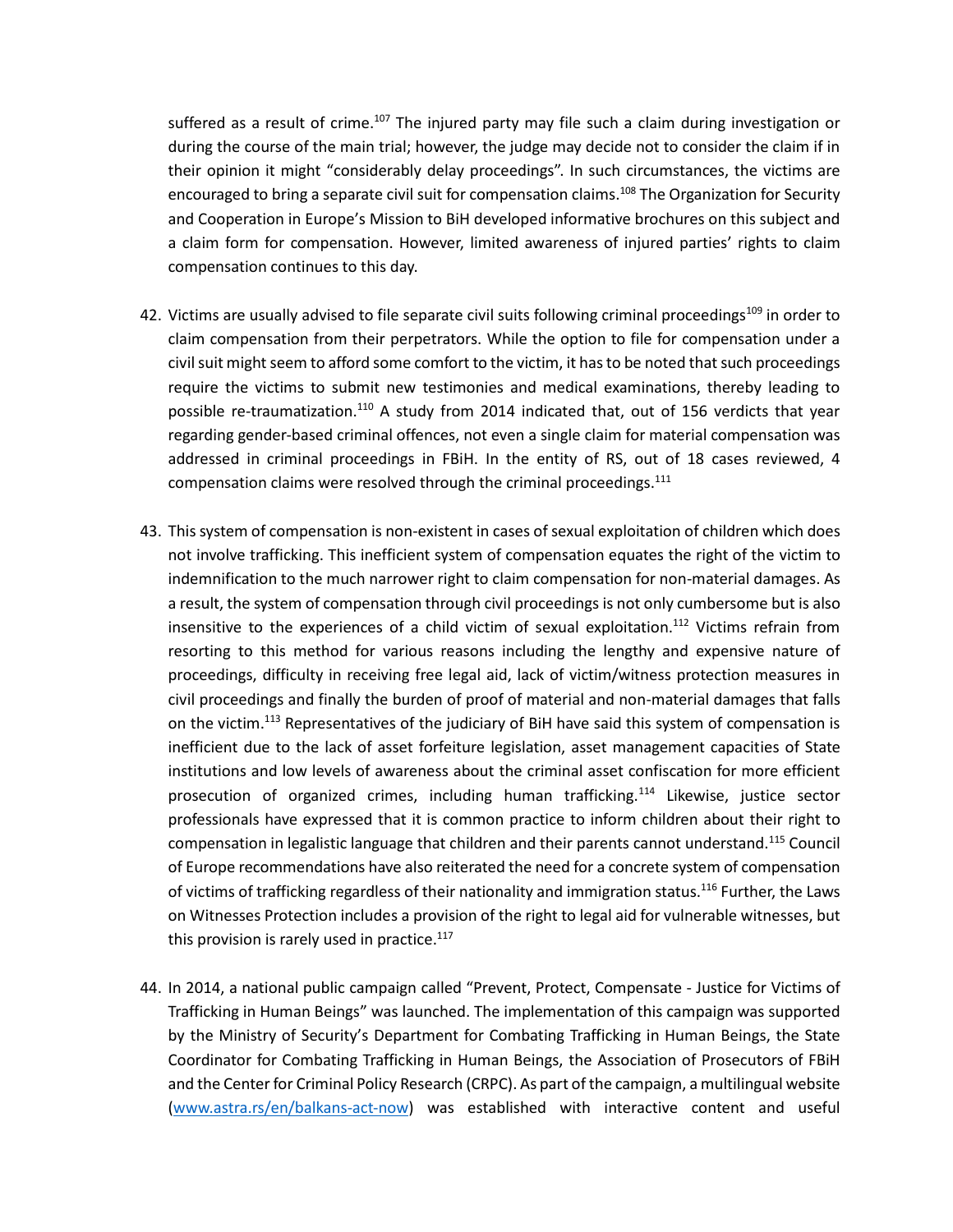information on the topic. Additionally, a Working Group of experts in the field of criminalistics and legal sciences, with the support of the Department for Combatting Trafficking in Human Beings and IFS-EMMAUS, have addressed a Draft Law on Assistance and Compensation of Victims of Human Trafficking in BiH within the Balkans ACT (Against Crime of Trafficking) Now! project to the Ministry of Justice, thereby initiating the legal process of establishing a law on this matter.<sup>118</sup>

### *Recommendations to the GoBiH*

- Expand the mandate of Safe Houses to also include victims of other crimes related to the sexual exploitation of children and allocate funds to improve the resources of such institutions;
- Establish a State fund for the compensation of child victims of sexual exploitation and facilitate claims of compensation during the course of criminal proceedings.

### **International Cooperation**

- 45. BiH has steadily worked towards fulfilling its international and regional commitments on the prevention of sexual exploitation of children, and the international conventions ratified by BiH prevail over national legislation because they are conferred with the powers of a constitutional norm according to the Dayton Peace Agreement.<sup>119</sup> The country has been making progress with its international and regional commitments by modifying existing legislation to meet such international standards.<sup>120</sup> However, insufficient implementation of its international commitments can mainly be attributed to lack of adequate allocation of financial and human resources to the task.<sup>121</sup>
- 46. GoBiH is scheduled for a voluntary National Review on the implementation of the UN Sustainable Development Goals for the year 2019.
- 47. BiH is a member of INTERPOL and allows the organization to exchange data and handle investigation requests from the National Central Bureau of Sarajevo. The Department of Regional Cooperation, within the Ministry of Security of BiH, is responsible for establishing cooperation with INTERPOL to ensure the transfer of requests from police and judicial authorities of the state and vice versa.<sup>122</sup> By virtue of its membership, the investigators from BiH are allowed access to INTERPOL's International Child Sexual Exploitation Image Database which has so far helped in the identification of 10,000 victims and arrest of over 5,300 perpetrators globally.<sup>123</sup> In June 2017, the BiH Directorate for Coordination of Police Bodies conducted training sessions for local police agencies on the use of INTERPOL's database.<sup>124</sup>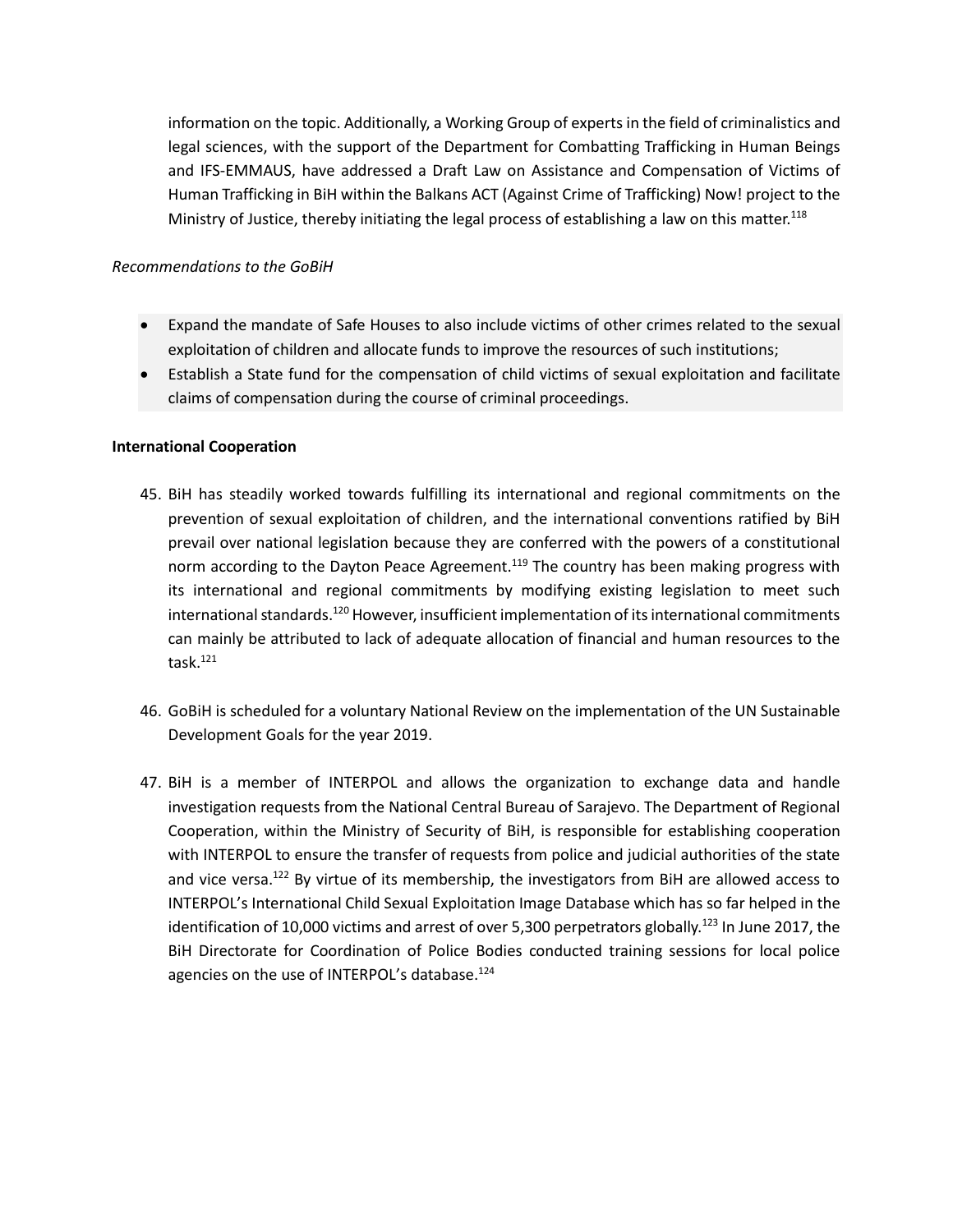<sup>1</sup> Human Rights Council. (2014). "Report of the Working Group on the Universal Periodic Review: Bosnia and [Herzegovina](https://documents-dds-ny.un.org/doc/UNDOC/GEN/G14/233/65/PDF/G1423365.pdf?OpenElement)", A/HRC/28/17, 4 December 2014, accessed on 28 February 2019.

<sup>3</sup> In line with the recently and widely adopted Terminology Guidelines, ECPAT prefers the term "exploitation of children in prostitution" instead of "child prostitution." ECPAT International (2016). "Terminology Guidelines for [the Protection of Children from Sexual Exploitation and Sexual Abuse, Adopted by the Interagency Working Group](http://luxembourgguidelines.org/english-version/)  [in Luxembourg, 28 January 2016](http://luxembourgguidelines.org/english-version/)", Bangkok: ECPAT, 29, accessed on 28 February 2019.

<sup>4</sup> In line with the recently and widely adopted Terminology Guidelines, ECPAT prefers the term "child sexual exploitation material" or "child sexual abuse material" instead of "child pornography." Ibid., 39. 5 Ibid., 54.

<sup>6</sup> European Committee of the Regions. (n.d.). [Bosnia and Herzegovina: Division of Powers.](https://portal.cor.europa.eu/divisionpowers/countries/Potential-Candidates/BAH/Pages/default.aspx) Europe: European Committee of the Regions.

<sup>7</sup> Council of Europe (2017, November 24). [Bosnia and Herzegovina.](https://www.coe.int/en/web/octopus/country-wiki/-/asset_publisher/hFPA5fbKjyCJ/content/bosnia-and-herzegovina/pop_up?inheritRedirect=false)

<sup>8</sup> UNICEF. (2017, December). [The State Of The World's Children 2017](https://data.unicef.org/wp-content/uploads/2018/03/SOWC-2017-statistical-tables.pdf). 174. New York: UNICEF.

<sup>9</sup> Ferrone, L. and Chzhen, Y. (2015, April). Child Poverty and Deprivation in Bosnia and Herzegovina: National [Multiple Overlapping Deprivation Analysis.](https://doi.org/10.18356/ae253274-en) Florence: UNICEF Office of Research.

<sup>10</sup> UNICEF. (n.d.). [Working with and for Children.](http://www.unicef.org/bih/UNICEF_Brosura_1web.pdf) Bosnia and Herzegovina: UNICEF.

<sup>11</sup> BiH Directorate for Economic Planning (2018, December 4). Bosnia and Herzegovina, BiH Development Report, [Annual Report 2017.](http://www.dep.gov.ba/razvojni_dokumenti/izvjestaji/?id=2036)

<sup>12</sup> State Coordinator for Combating Trafficking in Human Beings. (2018, March). Situation Report on Trafficking in [Human Beings in Bosnia and Herzegovina in 2017.](http://www.msb.gov.ba/PDF/izvjestaj_trgovina_ljudima_2017.pdf) Sarajevo: State Coordinator for Combating Trafficking in Human Beings.

<sup>13</sup> UNICEF. (2013). [The Status of Roma Children and Families in Bosnia and Herzegovina.](https://www.unicef.org/bih/en/reports/status-roma-children-and-families-bosnia-and-herzegovina) 30. Sarajevo: UNICEF.

<sup>14</sup> UNICEF. (n.d.). [Legal Aspects of Social Protection for Children in Bosnia and Herzegovina.](https://www.unicef.org/evaldatabase/files/BH_2003_Leg_Aspects_Social_Protection.pdf) 30. Sarajevo: UNICEF. <sup>15</sup> Mujanović, E., Muratbegović, E., et al. (2016). Trgovina ljudima u Bosni i Hercegovini. 16. Sarajevo: Centar za istraživanje politike suprotstavljanja kriminalitetu (CPRC).

<sup>16</sup> Smith, M., Muftić, L. R. et al. (2015). Perceptions of the Sex Trade in Bosnia and Herzegovina: A Comparative [Analysis of Practitioners and Future Practitioners.](http://citeseerx.ist.psu.edu/viewdoc/download?doi=10.1.1.873.2673&rep=rep1&type=pdf) International Criminal Justice Review. 4. Georgia: Georgia State University.

17 ASTRA, IFS-EMMAUS, et al. (2013, September 30). Situation Analyses of Human Trafficking: Bosnia and [Herzegovina, Croatia, FYR Macedonia and Serbia.](https://www.osce.org/odihr/106001?download=true) 9. Belgrade: ASTRA.

<sup>18</sup> ECPAT International. (April 2018). [Trends in online child sexual abuse material.](https://www.ecpat.org/wp-content/uploads/2018/07/ECPAT-International-Report-Trends-in-Online-Child-Sexual-Abuse-Material-2018.pdf) 6–7. Bangkok: ECPAT International.

<sup>19</sup> Muratbegović, E. and Vujović, S. (December 2016, December). Ponašanje i navike djece na Internetu: stavovi [djece,roditelja i nastavnika informatike.](https://nwb.savethechildren.net/sites/nwb.savethechildren.net/files/library/Izvjestaj-ponasanje-djece-na-internetu.pdf) 4. Sarajevo: Save the Children in North West Balkans.

 $20$  An encrypted internet space where perpetrators are known to exchange illegal materials such as CSAM.

<sup>21</sup>Armin, L. (2018, April 15). [Osobe iz BiH u mračnim međunarodnim kanalima dječije pornografije i pedofilije.](https://www.cazin.net/vijesti/osobe-iz-bih-u-mracnim-medunarodnim-kanalima-djecije-pornografije-i-pedofilije#sthash.UqhNcalk.oVNXBMIv.dpbs) Cazinnet.

<sup>22</sup> Muratbegović, E. and Kepes, N. (2013, September). System for Protection of Children Against Child Pornography [and Other Forms of Sexual Abuse and Exploitation through Information and](https://www.cprc.ba/en/biblioteka/EvaluationofActionPlanENG.pdf) Communication Technologies in Bosnia [and Herzegovina.](https://www.cprc.ba/en/biblioteka/EvaluationofActionPlanENG.pdf) 6. Sarajevo: Centar za istraživanje politike suprotstavljanja kriminalitetu (CPRC).

<sup>23</sup> State Coordinator for Combating Trafficking in Human Beings. (2018, March). Situation Report on Trafficking in [Human Beings in Bosnia and Herzegovina in 2017.](http://www.msb.gov.ba/PDF/izvjestaj_trgovina_ljudima_2017.pdf) Sarajevo: State Coordinator for Combating Trafficking in Human Beings.

 $24$  Ibid.

l

 $25$  Ibid. at 63.

<sup>26</sup> ECPAT International, Defence for Children, Ministry of Foreign Affairs of the Netherlands. (2016, May). Offenders [on the Move: Global Study on Sexual Exploitation of Children in Travel and Tourism \(hereinafter Global study on](http://globalstudysectt.org/global-report/)  [SECTT\).](http://globalstudysectt.org/global-report/) 13. Bangkok: ECPAT International

<sup>27</sup> [Prosjačenje, seksualna i radna eksploatacija najčešći slučajevi trgovine ljudima u Hercegovini](https://www.bljesak.info/vijesti/crna-kronika/prosjacenje-seksualna-i-radna-eksploatacija-najcesci-slucajevi-trgovine-ljudima-u-hercegovini/215848). (2017, October 18). Bljesak.Info

<sup>28</sup> [Strava: Muškarce iz BiH prodaju u Azerbejdžan](http://depo.ba/clanak/120092/strava-muskarce-iz-bih-prodaju-u-azerbejdzan)!. (2014, October 13). Depo Portal.

<sup>&</sup>lt;sup>2</sup> Sustainable Development Goal Targets 5.2, 8.7, and 16.2.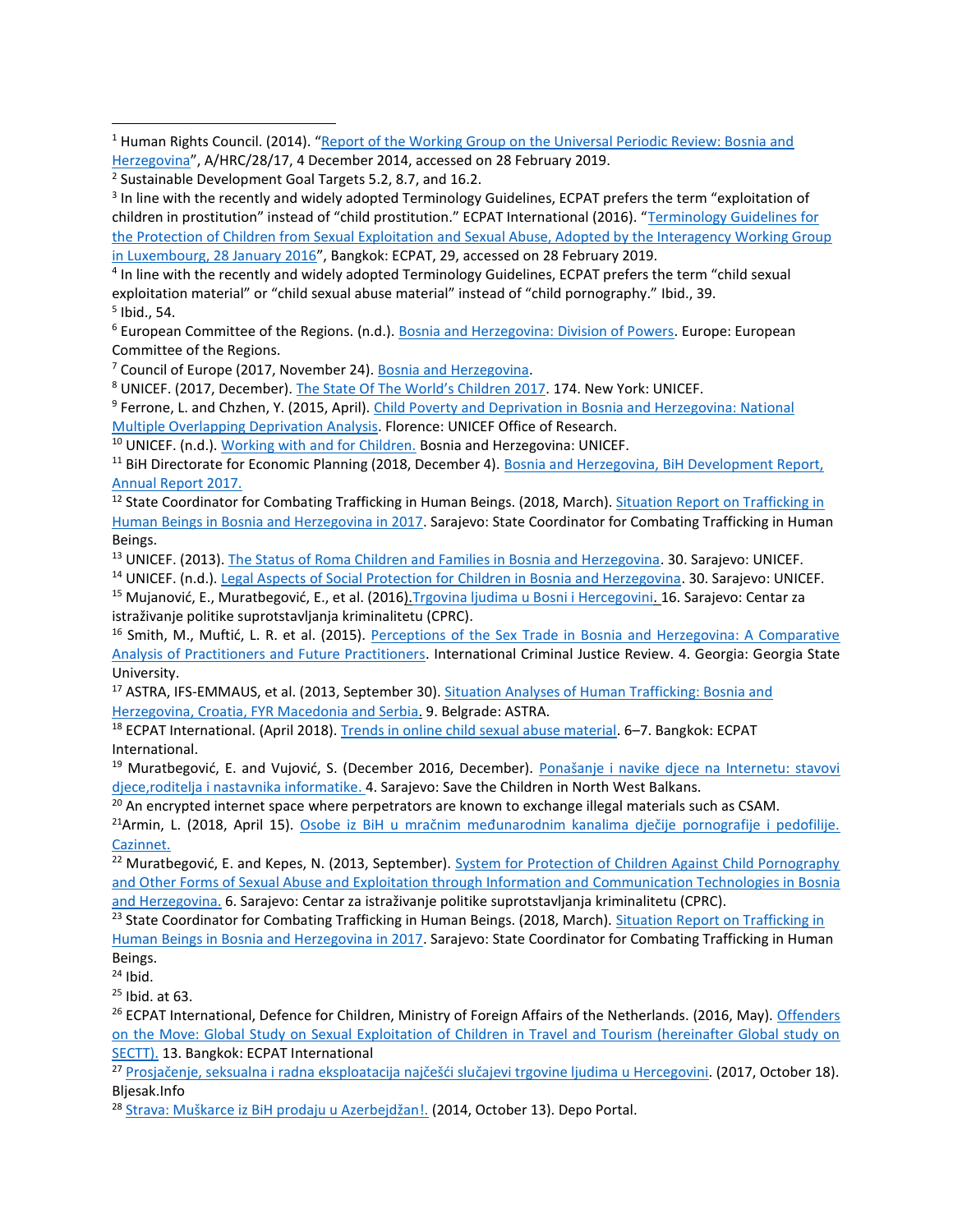<sup>29</sup> Long, L. D (2006). [Trafficking Exchanges and Economic Responses: Reflections from Bosnia-](http://lastradainternational.org/lsidocs/long_08_tra_eco_bosnia_serbia_0109.pdf) Herzegovina and [Serbia.](http://lastradainternational.org/lsidocs/long_08_tra_eco_bosnia_serbia_0109.pdf) 17. Maryland, U.S.A: Johns Hopkins University.

<sup>30</sup> ECPAT. (n.d.). The Code of Conduct for the Protection of Children from Sexual Exploitation in Travel and Tourism: [Signatories.](http://www.thecode.org/who-have-signed/signatories/) Bangkok: ECPAT International.

<sup>31</sup> UNICEF. (2018, March). [Global databases: Child Marriage.](https://data.unicef.org/topic/child-protection/child-marriage/) New York: UNICEF.

<sup>32</sup> Pilav, A., Lolić A. et al. (2013, February). [Bosnia and Herzegovina Multiple Indicator Cluster Survey \(MICS\) \(2011-](https://www.unicef.org/bih/media_21363.html) [2012\).](https://www.unicef.org/bih/media_21363.html) 94. Sarajevo: UNICEF Office for Bosnia and Herzegovina.

 $33$  Ibid.

l

<sup>34</sup> UNICEF. (2013). [The Status of Roma Children and Families in Bosnia and Herzegovina.](https://www.unicef.org/bih/en/reports/status-roma-children-and-families-bosnia-and-herzegovina) 30. Sarajevo: UNICEF.

<sup>35</sup> Pilav, A., Lolić A. et al. (2013, February). [Bosnia and Herzegovina Multiple Indicator Cluster Survey \(MICS\) \(2011-](https://www.unicef.org/bih/media_21363.html) [2012\).](https://www.unicef.org/bih/media_21363.html) 94. Sarajevo: UNICEF Office for Bosnia and Herzegovina.

<sup>36</sup> Human Rights Committee (2017). Concluding Observations on the third periodic report of Bosnia and [Herzegovina,](http://docstore.ohchr.org/SelfServices/FilesHandler.ashx?enc=6QkG1d%2fPPRiCAqhKb7yhsseOnooqYJDU6whjJc%2bd39B%2fCzMIjhVJM28sUAwEWUnFSCtazdpai%2fTIKEKEPJjdLso31R4hi8yd%2f6e1KhkbRjlgLLJYO1fza4FCxbnFuF%2bc) CCPR/C/BIH/CO/3, 5–6, 13 April 2017, accessed on 28 February 2018.

<sup>37</sup> Human Rights Council (2014), "[Report of the Working Group on the Universal Periodic Review](https://documents-dds-ny.un.org/doc/UNDOC/GEN/G14/233/65/PDF/G1423365.pdf?OpenElement.) – Bosnia and [Herzegovina](https://documents-dds-ny.un.org/doc/UNDOC/GEN/G14/233/65/PDF/G1423365.pdf?OpenElement.)", Recommendations 107.70, 107.76, 107.77, 107.78, 107.79, 4 December 2014, accessed on 27 February 2019.

<sup>38</sup> Ibid., Recommendations 107.76, 107.78, 107.81, 107.83, 107.84, 107.86, 107.89.

<sup>39</sup> Ibid., Recommendations 107.76, 107.78, 107.86.

<sup>40</sup> Criminal Code of Federation of Bosnia and Herzegovina 46/16. Art. 210. (BiH); Criminal Code of Brčko District of Bosnia and Herzegovina 26/16. Art. 207. (BiH); Criminal Code of Bosnia and Herzegovina 40/15. Art. 187. (BiH). Criminal Code of Republika Srpska 64/17. Art.189. (BiH).

<sup>41</sup> Criminal Code of Federation of Bosnia and Herzegovina 46/16. Art. 211. (BiH).

<sup>42</sup> Criminal Code of Brčko District of Bosnia and Herzegovina 26/16. Art. 208. (BiH).

<sup>43</sup> Criminal Code of Republika Srpska 64/17. Art. 175. (BiH).

<sup>44</sup> Ibid., Art. 175(6).

<sup>45</sup> Criminal Code of Bosnia and Herzegovina 40/15. Art. 186. (BiH).

<sup>46</sup> Criminal Code of Federation of Bosnia and Herzegovina 46/16. Art. 210a. (BiH).

<sup>47</sup> Criminal Code of Federation of Bosnia and Herzegovina 46/16. Art. 210a. (BiH).

<sup>48</sup> Criminal Code of Brčko District of Bosnia and Herzegovina 26/16. Art. 207a. (BiH).

<sup>49</sup> Criminal Code of Republika Srpska 64/17. Art. 146. (BiH).

<sup>50</sup> Ibid., Art. 146(3).

<sup>51</sup> Family Law of Federation of Bosnia and Herzegovina Official Gazette FBiH No. 35/2005, 41/2005. (31/2014). Art. 15. (BiH).

 $52$  Family Law of Republika Srpska. Sl. Glasnik RS. (br. 54/2002, 41/2008 I 63/2014) Art. 35 . (BiH).

<sup>53</sup> Family Law of Brčko District of Bosnia and Herzegovina. Sl. glasnik Brčko distrikta BiH. (br. 23/2007). Art. 26. (BiH).

<sup>54</sup> Criminal Code of Federation of Bosnia and Herzegovina 46/16. Art. 216. (BiH); Criminal Code of Republika Srpska 64/17. Art. 184. (BiH).

<sup>55</sup> Criminal Code of Brčko District of Bosnia and Herzegovina 26/16. Art. 213. (BiH).

<sup>56</sup> UNFPA. (2012, October). [Child Marriage in Bosnia and Herzegovina \(Overview\).](https://eeca.unfpa.org/sites/default/files/pub-pdf/unfpa%20bosnia%20overview.pdf) 4. Sarajevo: UNFPA Bosnia and Herzegovina.

 $57$  Ibid.

<sup>58</sup> Criminal Code of Bosnia and Herzegovina 40/15. Art. 9. (BiH).

<sup>59</sup> Criminal Code of Federation of Bosnia and Herzegovina 46/16. Art. 13. (BiH)

<sup>60</sup> Criminal Code of Republika Srpska 64/17. Art. 13. (BiH).

<sup>61</sup> Criminal Code of Brčko District of Bosnia and Herzegovina 26/16. Art. 13. (BiH).

<sup>62</sup> Council of Europe. (2014, August 29). Bosnia and Herzegovina - [National procedures for Extradition.](https://rm.coe.int/CoERMPublicCommonSearchServices/DisplayDCTMContent?documentId=0900001680094f0c) 3.

Strasbourg: Council of Europe.

63 Council of Ministers of Bosnia and Herzegovina. (2015, June). Action Plan for Children of Bosnia and Herzegovina [2015-](https://www.unicef.org/bih/akcijski_plan_za_djecu_EN-web.pdf) 2018. Sarajevo: Council of Ministers of Bosnia and Herzegovina supported by UNICEF.

<sup>64</sup> Council of Ministers of Bosnia and Herzegovina. (2016, August 31). Report on Implementation of the Action Plan for Children of BiH 2015-2018. 21 Sarajevo: Council of Ministers of Bosnia and Herzegovina.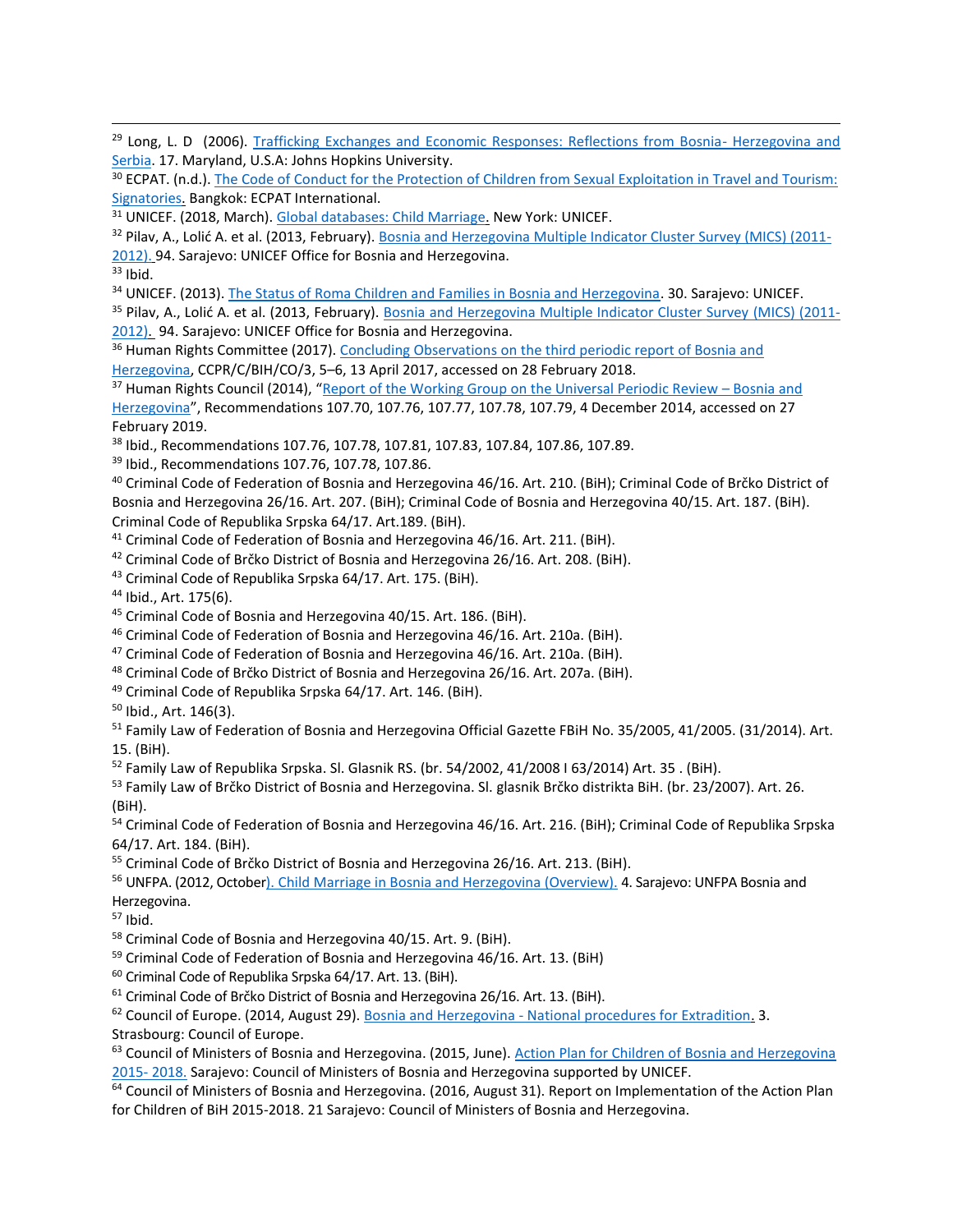<sup>65</sup> Commission Staff Working Document. (2018, April 17). Communication from the Commission to the European [Parliament, the Council, the European Economic and Social Committee and the Committee of the Regions.](https://ec.europa.eu/neighbourhood-enlargement/sites/near/files/20180417-bosnia-and-herzegovina-report.pdf) 19. Strasbourg: European Commission.

<sup>66</sup> Council of Europe (2018, June 13). [Council of Europe: Action Plan for Bosnia and Herzegovina](https://rm.coe.int/bih-action-plan-2018-2021-en/16808b7563) 2018-2021; Committee of the Parties to the Council of Europe Convention on Action against Trafficking in Human Beings (2017, October 13)[. Recommendation CP\(2017\)27 on the implementation of the Council of Europe Convention](https://rm.coe.int/cp-2017-27-bih-en/168075e9cc) [on Action against Trafficking in Human Beings by Bosnia and Herzegovina.](https://rm.coe.int/cp-2017-27-bih-en/168075e9cc) Council of Europe.

<sup>67</sup> Child Rights International Network. (2014, November [5\).](https://www.crin.org/en/library/publications/bosnia-and-herzegovina-childrens-rights-references-universal-periodic-review) Bosnia and Herzegovina: Children's Rights References in the Universal Periodic Review (20th Session 2014) - National Report. London: Child Rights International Network. <sup>68</sup> UNICEF. (2015)[. Annual Report 2015: Bosnia and Herzegovina.](https://www.unicef.org/about/annualreport/files/Bosnia_and_Herzegovina_2015_COAR.pdf) 16. New York: UNICEF.

<sup>69</sup> UNCRC. (2010, February 24). Consideration of the Reports submitted by State Parties under Article 44 of the [Convention.](https://tbinternet.ohchr.org/_layouts/treatybodyexternal/Download.aspx?symbolno=CRC/C/BIH/CO/2-4&Lang=En) CRC/C/ BIH/2-4. 12. Geneva: United Nations Committee on the Rights of the Child. <sup>70</sup> Ibid.

 $71$  This provision prohibits the separation of a child from his/her family.

 $72$  Informal Network of NGOs. (2011, October). Alternative Report on Child Rights Situation in BiH for the Period 2005-2011. Recommendations 12 and 13, 5. Bosnia and Herzegovina: Informal Network of NGOs.

<sup>73</sup> Ministry of Human Rights and Refugees. (2017, September). The Combined Fifth and Sixth Report of Bosnia and [Herzegovina on its Implementation of the Convention on the Rights of the Child.](http://www.mhrr.gov.ba/ljudska_prava/djeca_bih/E%20Kombinovani%20V%20i%20VI%20periodicni%20izvjestaj%20BiH.pdf) Sarajevo: Ministry of Human Rights and Refugees of Bosnia and Herzegovina.

<sup>74</sup> Lanzarote Committee. (2017, June 2). [Thematic Questionnaire for the 2n](https://rm.coe.int/thematic-questionnaire-for-the-2nd-monitoring-round-on-the-protection-/168075f307)d monitoring round on the protection of children against sexual exploitation and sexual abuse facilitated by information and communication technologies. 3. Strasbourg: Council of Europe.

<sup>75</sup> IFS-EMMAUS. (2017, March 10). [Education and Capacity Building.](http://en.mfs-emmaus.ba/education-and-capacity-building-2/) Sarajevo: IFS-EMMAUS.

<sup>76</sup> IFS-EMMAUS/Hotline Sigurnodijete. (2018, July 25). [Hotline.](http://sigurnodijete.ba/en/vijesti-2/projekat) Sarajevo: IFS-EMMAUS.

<sup>77</sup> IFS-EMMAUS. (2017, October 31). [Webinars for teachers on "Preventing the Influence of the Internet on](http://en.mfs-emmaus.ba/webinars-for-teachers-on-preventing-the-influence-of-the-internet-on-children-family-safety/)  Children [–Family Safety"](http://en.mfs-emmaus.ba/webinars-for-teachers-on-preventing-the-influence-of-the-internet-on-children-family-safety/). Sarajevo: IFS-EMMAUS.

<sup>78</sup> Ombudsman za djecu Republike Srpske. (2018, October 11). [Hrabro sanduče](http://www.djecanainternetu.org/). Banja Luka: Ombudsman za djecu Republike Srpske.

 $79$  The government of Bosnia Herzegovina. (2018, March 7). [Replies to the thematic questionnaire-](https://rm.coe.int/replies-to-the-thematic-questionnaire-bosnia-and-herzegovina-2nd-thema/1680791682) The protection [of children against sexual exploitation and sexual abuse facilitated by information and communication](https://rm.coe.int/replies-to-the-thematic-questionnaire-bosnia-and-herzegovina-2nd-thema/1680791682)  [technologies \(ICTs\).](https://rm.coe.int/replies-to-the-thematic-questionnaire-bosnia-and-herzegovina-2nd-thema/1680791682) 6. Strasbourg: Council of Europe.

 $80$  Ibid.

l

<sup>81</sup> Constitution of Bosnia and Herzegovina. Art. 3 and 4. (BiH).

82 UNICEF and European Union. (n.d.). [Social Protection and Inclusion.](https://www.unicef.org/bih/protection_inclusion_18304.html) Bosnia and Herzegovina: UNICEF.

83 UNICEF. (2016). [Annual Report 2016: Bosnia and Herzegovina.](https://www.unicef.org/about/annualreport/files/Bosnia_and__Herzegovina_2016_COAR.pdf) 3.. New York: UNICEF.

 $84$  Ibid.

85 Institution of the Human Rights Ombudsman of Bosnia and Herzegovina. (2017, March). 2016 Annual Report on [the results of the activities of the Institution of the Human Rights Ombudsman of Bosnia and Herzegovina.](https://www.legislationline.org/documents/id/20833) 83. Sarajevo: TMP Association for the employment of blind and semi-blind persons Ltd.

86 Human Rights Council. (2014). "Report of the Working Group on the Universal Periodic Review: Bosnia and [Herzegovina](https://documents-dds-ny.un.org/doc/UNDOC/GEN/G14/233/65/PDF/G1423365.pdf?OpenElement)", Recommendations 107.1, 107.2, A/HRC/28/17, 4 December 2014, accessed on 28 February 2019.

87 Hrle, M. and Tosić, S. (2015, November[\).](https://www.unicef.org/bih/equitable_access_to_justice_EN-web1.pdf) [Children's Equitable Access to Justice in Bosnia and Herzegovina](https://www.unicef.org/bih/equitable_access_to_justice_EN-web1.pdf). 48. Sarajevo: UNICEF.

<sup>88</sup> Ibid., 48, 49.

<sup>89</sup> The Institution of Human Rights Ombudsman of Bosnia and Herzegovina. (n.d.). Department for Following the [Rights of a Child.](http://www.ombudsmen.gov.ba/Default.aspx?id=3&lang=EN) Sarajevo: The Institution of Human Rights Ombudsman of Bosnia and Herzegovina.

90 Law on Protection of Witnesses Under Threat and Vulnerable Witnesses. Art. 3(2). (BiH).

 $91$  Law on Protection of Witnesses Under Threat and Vulnerable Witnesses. Art. 6. (BiH).

 $92$  Law on Protection of Witnesses Under Threat and Vulnerable Witnesses. Art. 14. (BiH).

93 Group of Experts on Action Against Trafficking in Human Beings(GRETA). (2017, July 17). Report Concerning the [Implementation of the Council of Europe Convention on Action against Trafficking in Human Beings by Bosnia and](https://rm.coe.int/greta-2017-15-fgr-bih-en/1680782ac1)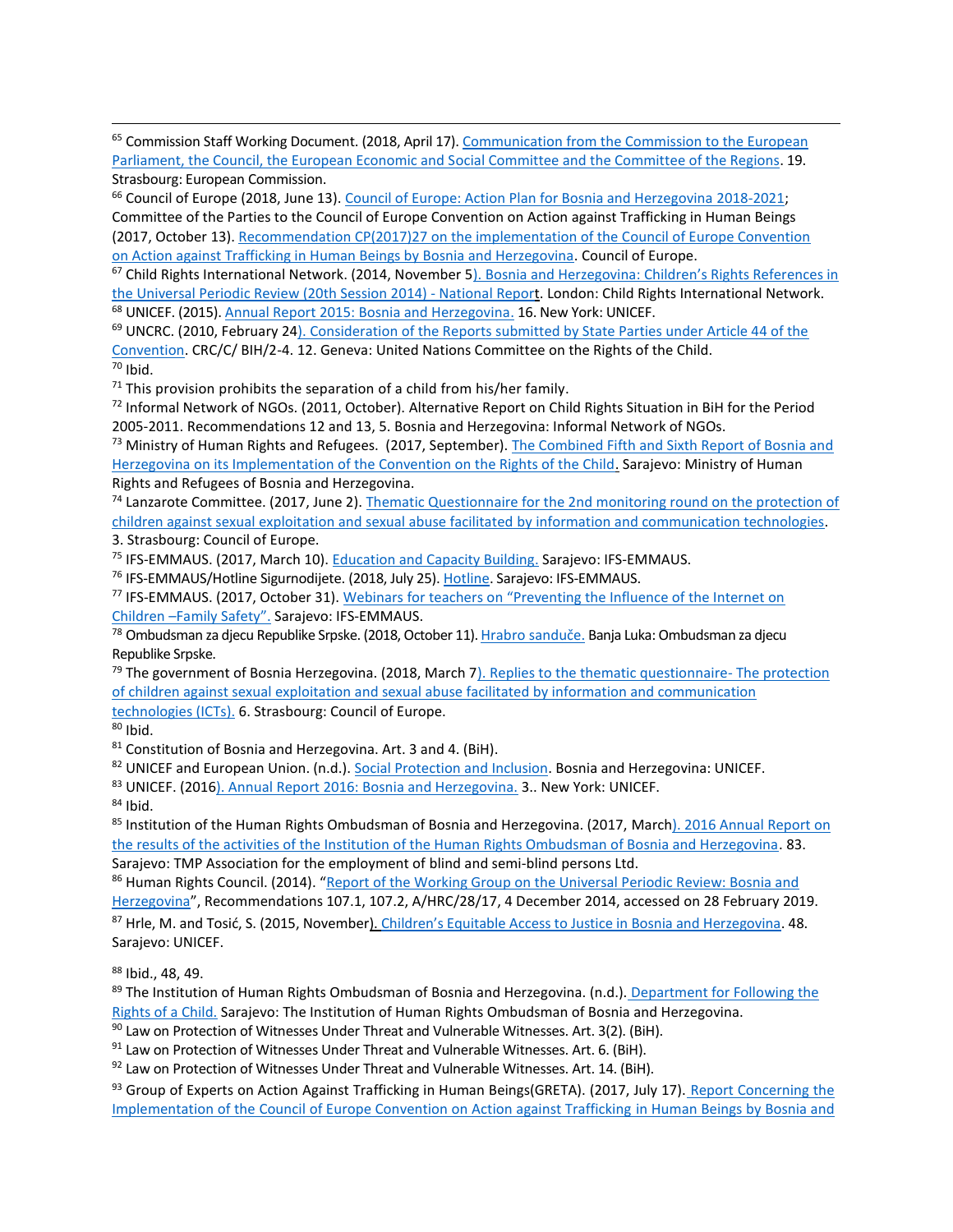[Herzegovina.](https://rm.coe.int/greta-2017-15-fgr-bih-en/1680782ac1) 37. Strasbourg: Secretariat of the Council of Europe Convention on Action against Trafficking in Human Beings.

94 Hrle, M. and Tosić, S. (2015, November)[. Children's Equitable Access to Justice in Bosnia and Herzegovina](https://www.unicef.org/bih/equitable_access_to_justice_EN-web1.pdf), 14. Sarajevo: UNICEF.

 $95$  Criminal Code of Bosnia and Herzegovina 40/15. Art. 86(4). (BiH).

96 Criminal Code of Bosnia and Herzegovina 40/15. Art. 213(2). (BiH).

97 Hrle, M. and Tosić, S. (2015, November). [Children's Equitable Access to Justice in Bosnia and Herzegovina](https://www.unicef.org/bih/equitable_access_to_justice_EN-web1.pdf). 59. Sarajevo: UNICEF.

<sup>98</sup> Ibid., 60.

l

99 Husić, S., Zenica, M. et al. (2008, December). [Direktna asistencija žrtvama trgovine ljudima u Bosni i Hercegovini](http://www.msb.gov.ba/anti_trafficking/dokumenti/prirucnici/?id=5315). Sarajevo: International Organization for Migration.

<sup>100</sup> Ministry of Security of BiH and Catholic Relief Services. (2010). [Smjernice o postupanju centara za socijalni rad](http://www.msb.gov.ba/anti_trafficking/dokumenti/prirucnici/?id=5318) [sa žrtvama trgovine ljudima.](http://www.msb.gov.ba/anti_trafficking/dokumenti/prirucnici/?id=5318)

101 Ministry of Security of Bosnia and Herzegovina and Catholic Relief Services. (2010). Praktikum za socijalne [radnike o pojavi i pojavnim oblicima.](http://www.msb.gov.ba/anti_trafficking/dokumenti/prirucnici/?id=6071) Sarajevo: Ministry of Security of Bosnia and Herzegovina.

<sup>102</sup> Rizvo, S., Đuderija, S. et al. (n.d.). [Za službenike zaposlene u tužilaštvu, policiji, socijalnim i z](http://www.msb.gov.ba/anti_trafficking/dokumenti/prirucnici/?id=3919)dravstvenim

institucijama - Zaštita djece [od trgovine ljudima.](http://www.msb.gov.ba/anti_trafficking/dokumenti/prirucnici/?id=3919) Sarajevo: Office of the State Coordinator for Combating Trafficking in Human Beings and Illegal Immigration in Bosnia and Herzegovina and Save the Children Norway Regional Office for South-eastern Europe.

103 IFS-EMMAUS. (n.d.). Manual for Judges and Prosecutors on Compensation for Victims of Trafficking in Human [Beings in Bosnia and H](http://www.eurcenter.net/images/PDF/Handbook%20for%20Judges%20and%20Prosecutors_Compensation_eng_Final%20Knjizni%20Blok.pdf)erzegovina. Sarajevo: IFS-EMMAUS

<sup>104</sup> Muratbegović, E., Hasanovic, E. et al. (2017). [Smjernice za postupanje u slučaju nasilja nad djecom u digitalnom](http://www.sigurnodijete.ba/images/pdf/Smjernice%20za%20postupanje%20u%20sluaju%20nasilja%20nad%20djecom%20u%20digitalnom%20okruenju%20u%20BiH.pdf)  [okruženju u Bosni i Hercegovini](http://www.sigurnodijete.ba/images/pdf/Smjernice%20za%20postupanje%20u%20sluaju%20nasilja%20nad%20djecom%20u%20digitalnom%20okruenju%20u%20BiH.pdf). Sarajevo:IFS-EMMAUS.

<sup>105</sup> Nova Generacija (n.d.) [Implemented projects and actions.](http://www.novageneracija.org/en/implemented_projects_and_actions.php)

<sup>106</sup> IFS-EMMAUS. (2017, January 25) [Prevention of Trafficking in Human Beings and Illegal Migrations in BiH.](http://en.mfs-emmaus.ba/prevention-of-trafficking-in-human-beings-and-illegal-migrations-in-bih/) Sarajevo:IFS-EMMAUS.

<sup>107</sup> Hrle, M. and Tosić, S. (2015, Novembe[r\). Children's Equitable Access to Justice in Bosnia and Herzegovina](https://www.unicef.org/bih/equitable_access_to_justice_EN-web1.pdf). 114. Sarajevo: UNICEF.

<sup>108</sup> See the provisions on damage compensation claims in Law on Criminal Procedure of the Brčko District of Bosnia and Herzegovina. Arts. 193-204. (BiH); Criminal Procedure Code of the Federation of Bosnia and Herzegovina. Arts. 207-218. (BiH); Criminal Procedure Code of Republika Srpska. Arts. 103-114. (BiH).

109 Compensation could be claimed by filing civil suits under Civil Procedure Code of Bosnia and Herzegovina. Art. 193(2). (BiH). It allows the injured party the right to claim compensation pertaining to reimbursement of damage, recovery of items, or annulment of a particular legal transaction.  $110$  Ibid.

111 Hrle, M. and Tosić, S. (2015, November). [Children's Equitable Access to Justice in Bosnia and Herzegovina](https://www.unicef.org/bih/equitable_access_to_justice_EN-web1.pdf). 115. Sarajevo: UNICEF.

 $112$  Ibid.

113 Group of Experts on Action Against Trafficking in Human Beings( GRETA). (2017, July 17). Report Concerning the [Implementation o](https://rm.coe.int/greta-2017-15-fgr-bih-en/1680782ac1/)f the Council of Europe Convention on Action against Trafficking in Human Beings by Bosnia and Herzegovina. 28. Strasbourg: Secretariat of the Council of Europe Convention on Action against Trafficking in Human Beings.

114 ASTRA, IFS-EMMAUS, et al. (2013, September 30). Situation Analyses of Human Trafficking: Bosnia and [Herzegovina, Croatia, FYR Macedonia and Serbia.](https://www.osce.org/odihr/106001?download=true) 36. Belgrade: ASTRA.

115 Hrle, M. and Tosić, S. (2015, November). [Children's Equitable Access to Justice in Bosnia and Herzegovina](https://www.unicef.org/bih/equitable_access_to_justice_EN-web1.pdf). 116. Sarajevo: UNICEF.

116 Group of Experts on Action Against Trafficking in Human Beings(GRETA). (2017, July 17). Report Concerning the [Implementation of the Council of Europe Convention on Action against Trafficking in Human Beings by Bosnia and](https://rm.coe.int/greta-2017-15-fgr-bih-en/1680782ac1)  [Herzegovina.](https://rm.coe.int/greta-2017-15-fgr-bih-en/1680782ac1) 28, 29. Strasbourg: Secretariat of the Council of Europe Convention on Action against Trafficking in Human Beings.

<sup>117</sup> See for example, Law on Protection and Treatment of Children and Juveniles in Criminal Proceedings of Federation of Bosnia and Herzegovina. Art. 6. (BiH).